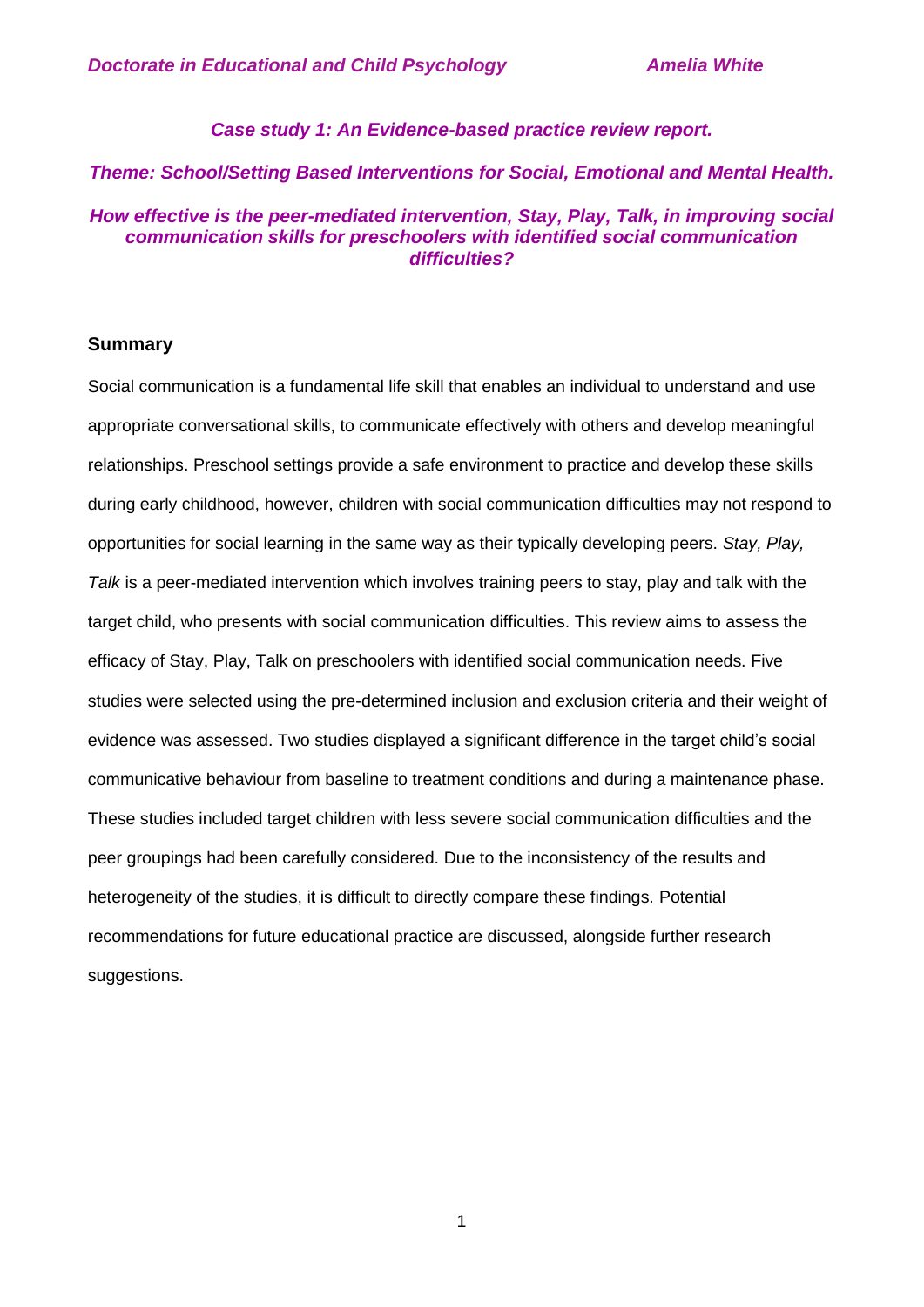## **Introduction**

### *Social Communication*

Social communication, or pragmatic language, can be defined as the way in which one uses language within a social context (Norbury, 2014). The development of social communication skills is a primary focus in early years, as these skills provide the necessary foundations to access the curriculum (Katz & Girolametto, 2013). These skills are also strongly related to positive outcomes in future academic performance (Malecki & Elliott, 2002) and emotional wellbeing (Mashburn et al., 2008). Consequently, preschools have a responsibility to nurture the early development of social communication skills, to improve the educational outcomes and emotional wellbeing for all children.

However, for children with social communication difficulties, regular social-based activities within school can become a persistent barrier. A distinguishing feature of Autism Spectrum Disorders (ASD) is a deficit in social communication (Wing & Gould, 1979). This can include verbal communication, e.g. initiating and responding to interactions, and non-verbal communication, e.g. eye contact (Cashin et al., 2009). Social communication difficulties are also prevalent amongst other disabilities, including Down syndrome and developmental delay (Guralnick et al., 2011; Petersen et al., 1998).

### *Inclusive Education*

In the UK there is a growing number of inclusive provisions, where educational settings cater for the needs of all children (UNESCO, 2009). It is essential for schools to understand the needs of all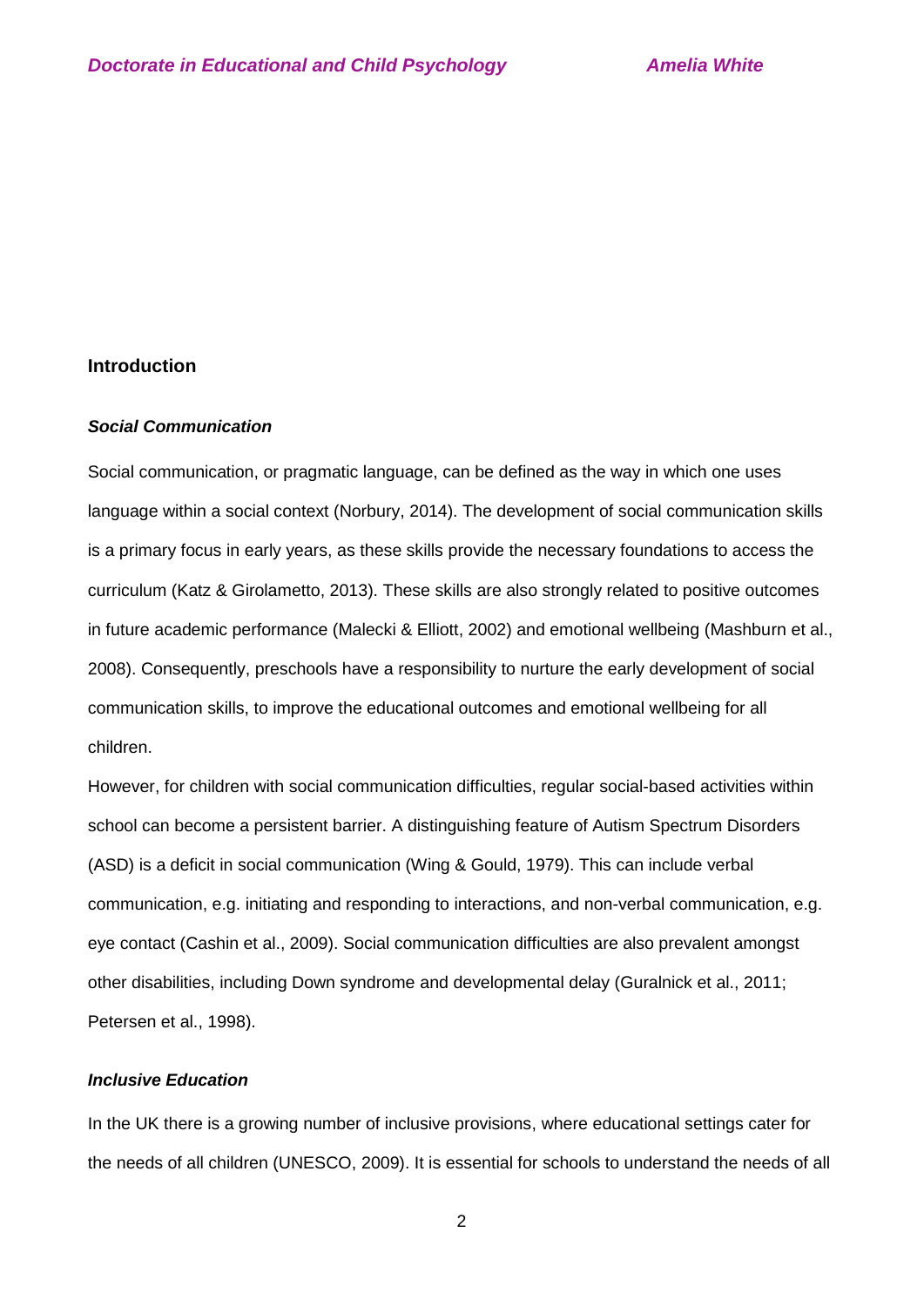### **Doctorate in Educational and Child Psychology <b>Amelia White**

their pupils, as they have a statutory responsibility to make reasonable adjustments to avoid students from being unfairly disadvantaged (DfE & DH; 2014; 2015).

While high quality inclusive environments provide opportunities for typically developing children and children with disabilities to interact (Strain & Bovey, 2011), simply integrating these children is not sufficient for improving those positive interactions (Odom et al., 2011). Social interactions of children with disabilities can be significantly lower than those of typically developing children (Honig & McCarron, 1988). Therefore, it is important to acknowledge that not all children respond to social learning in the same way, so many will require additional intervention to develop these fundamental skills.

#### *Peer-mediated Intervention*

Peer-mediated intervention is one strategy that can be used within an integrated setting to support the social engagement of target pupils who have social communication difficulties (Kalfus, 1984). During peer-mediated intervention, typically developing children become the intervention agent and are taught specific strategies to engage with a target child. Preschool settings provide a conducive environment for peer-mediators to support target pupils, through the naturally occurring structure of the day.

Stay, Play, Talk (SPT) is an example of a peer-mediated intervention designed to support the social interactions of preschool children (Ledford et al., 2016). This intervention is centred around three fundamental components: (i) stay close to your partner, (ii) play with your partner, and (iii) talk to your partner. Typically developing peer buddies, who have age-appropriate play and social skills, receive regular training on these three elements. The target child is selected because of their difficulties in socialising, in comparison to their peers. The peer groupings can consist of one peer buddy and a target child (dyad), two peer buddies per target child (triad), or alternatively, the whole class can be taught the fundamental principles of SPT. Once these groupings have been established and the training applied, the SPT activities can occur during the children's natural play. Visuals and verbal prompts to remind the peer buddies of their training can be used to reinforce the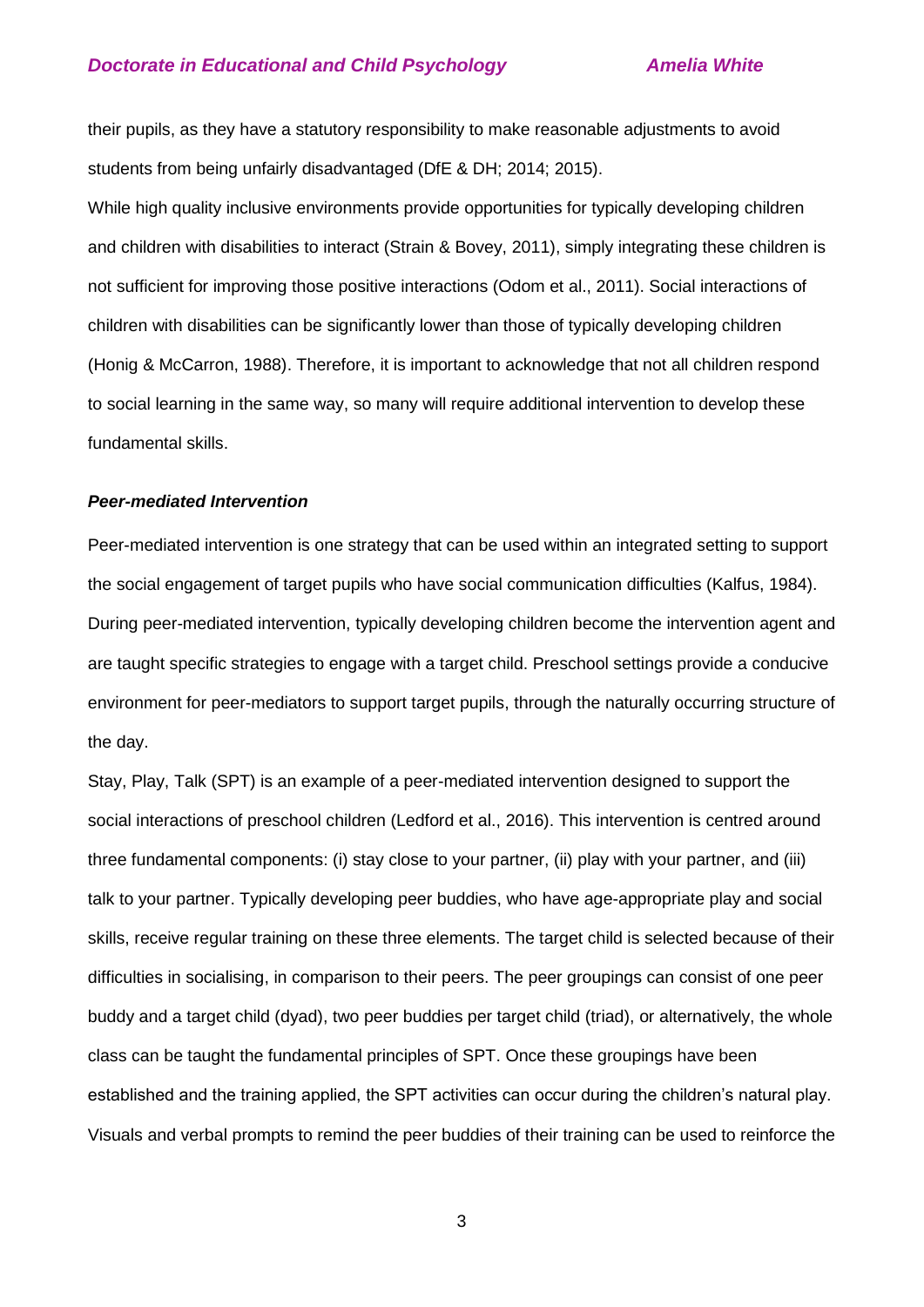### **Doctorate in Educational and Child Psychology <b>Amelia White**

intervention. Rewards are also recommended to acknowledge when a skill has been demonstrated successfully.

#### *Psychological Theory*

Peer-meditated intervention is grounded in the Social Learning Theory (Bandura, 1977), which emphasises the importance of observing, modelling and imitating the behaviours of others. Peermediated interventions encourage typically developing peers to behave as social models to improve the target child's social interactions (Chang & Locke, 2016). This theory posits that children can learn through attending to an individual performing the desired behaviour, rehearsing that skill, and replicating this within different contexts. Learning skills directly from peers also eliminates the need to generalise the skills from adult partners, which is often a challenge for children with ASD (Rogers, 2000).

Regular SPT mediations will encourage the target child to observe and imitate their peer buddies, improving the development of social skills and their confidence to interact with others (Gresham et al., 2010). Imitations are more likely to occur if the child perceives the model to be similar to themselves and if the behaviour is positively reinforced (McLeod, 2016). Therefore, peer buddies are well placed to act as social models for the target child, whilst the preschool educators can positively reinforce this behaviour, through the use of praise and rewards.

#### *Relevance to Educational Psychologist Practice*

SPT offers a simple framework to support the social communication between typically developing peers and children with social communication difficulties. It empowers peer buddies to support the target child, which requires minimal training and adult prompting. SPT strategies also take the pressure away from the target child, as they do not require responses or intense involvement (Goldstein et al., 1997). This approach not only supports the development of social communication skills for target children, but also promotes an inclusive ethos within the setting, through emphasising the need to engage with all children. Furthermore, it is particularly important to implement interventions to support the needs of children in the early years, as failure to do so can lead to low self-esteem, frustration in learning and subsequent behavioural difficulties (DfE, 2014).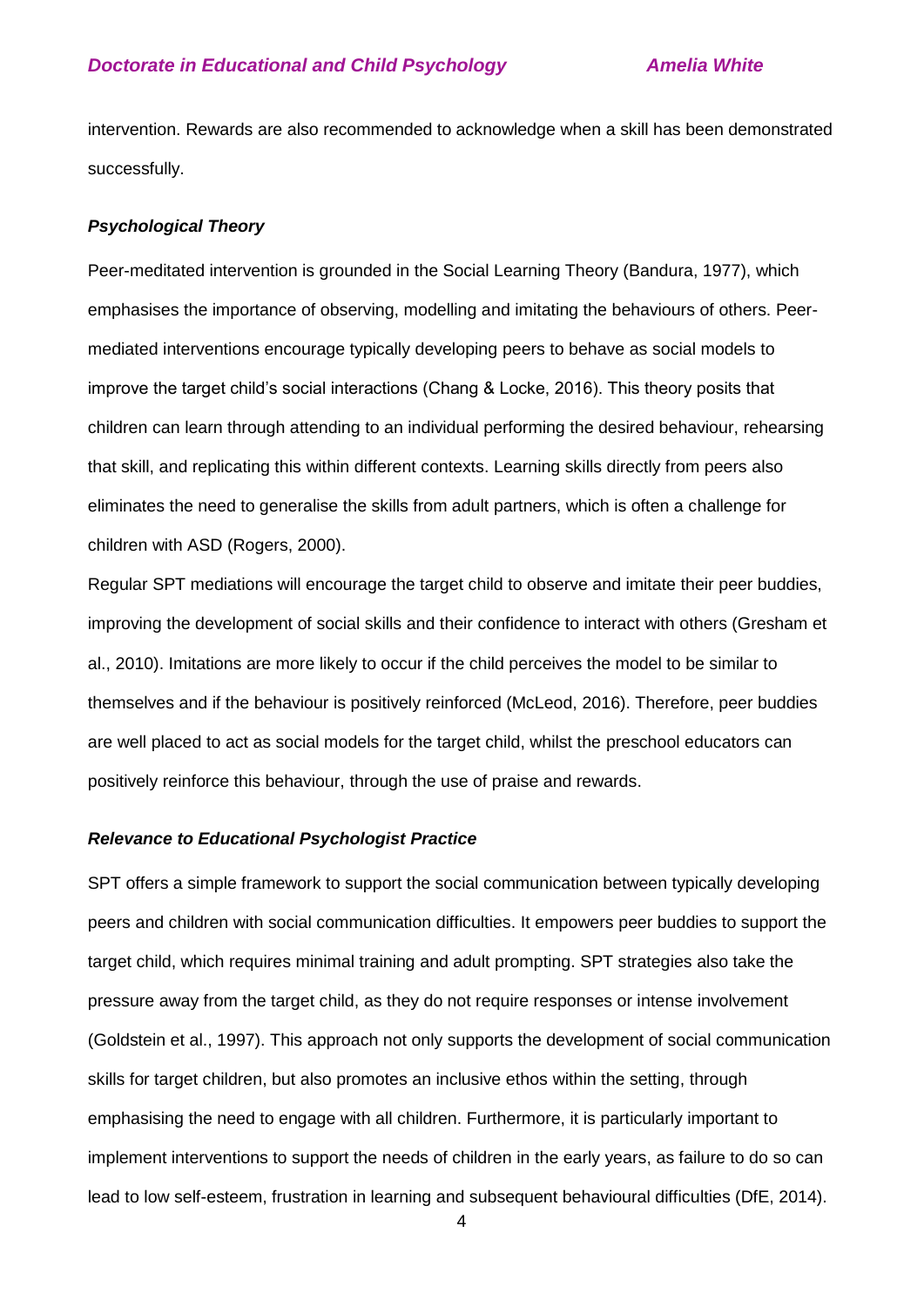### **Doctorate in Educational and Child Psychology <b>Amelia White**

If effective, SPT offers a feasible early-intervention to support the target child's social communication needs, whilst promoting an inclusive preschool ethos. This would provide an impactful recommendation within Educational Psychologist (EP) practice in the UK.

### *Current Review*

This review will focus on the implementation of SPT in preschools, to determine the efficacy of using this intervention to improve the social communication difficulties for target children. Although SPT teaches peer buddies the valuable skills of being able to interact and engage with children who exhibit social difficulties, this review will focus specifically on the social communicative development of the target child, as they are most at risk of social isolation and academic failure (Barber et al., 2015).

### *Review Question:*

How effective is the peer-mediated intervention, Stay, Play, Talk, in improving social communication skills for preschoolers with identified social communication difficulties?

### **Critical Review of the Evidence**

#### *Systematic Literature Search*

A systematic search of the literature was conducted using the online databases: PsycINFO (Ovid), Education Resource Information Centre (ERIC, EBSCO) and Web of Science (EBSCO). A scoping search on Google Scholar identified the commonly used language within the identified research topic. These concepts were combined to create a comprehensive literature search, presented in Table 1.

From conducting a literature search in all three databases and removing the duplicates, 115 studies were identified. These were screened from their titles and abstracts based on the inclusion and exclusion criteria, as specified in Table 2. Where studies did not meet the criteria, they were excluded from the review. From the ten studies that remained, each text was fully screened and assessed using the criteria in Table 2. Five of these studies were excluded, for further details refer to Appendix A. Figure 1 shows a flow diagram to illustrate this process.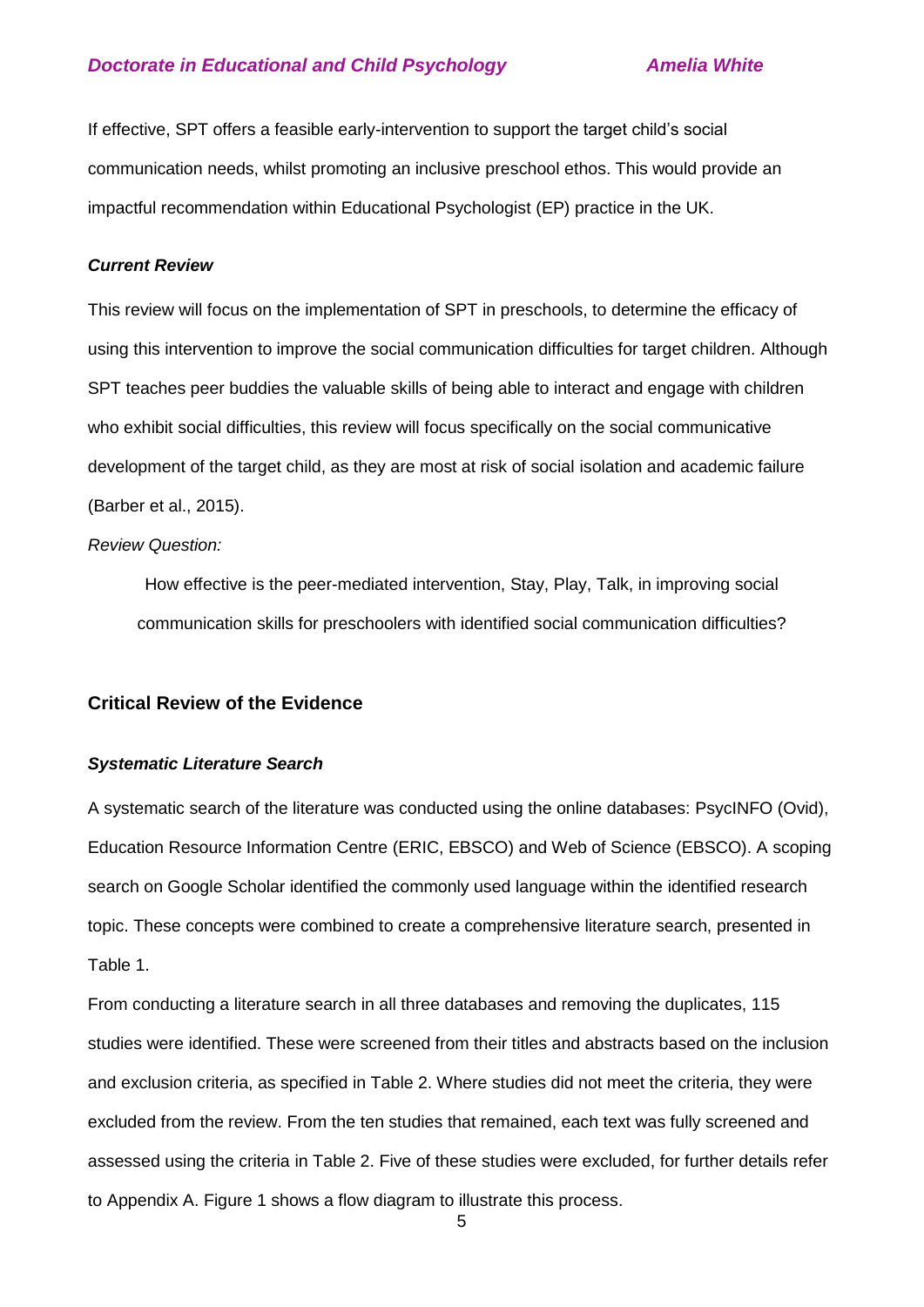## **Table 1**

*Literature search terms* 

| Intervention                                                                                                                       | Participants                                                                                                                                                                                                                                                | Outcome measure                                                                                                                  |
|------------------------------------------------------------------------------------------------------------------------------------|-------------------------------------------------------------------------------------------------------------------------------------------------------------------------------------------------------------------------------------------------------------|----------------------------------------------------------------------------------------------------------------------------------|
| "Stay play talk" OR<br>"Stay, play, talk" OR<br>"Stay-play-talk" OR<br>"Stay, Play & talk" OR<br>"Stay, play and talk" OR<br>"SPT" | Child* OR<br>"Primary school" OR<br>"Pre-school setting*" OR<br>"Preschool*" OR<br>Infant <sup>*</sup> OR<br>"Autism*" OR<br>"Autism Spectrum Disorder*"<br>OR.<br>"ASD" OR<br>"Autism Spectrum<br>Condition*" OR<br>"ASC" OR<br>"PWA" OR<br>"Social delay" | "Social-emotional skill*" OR<br>"Social skill*" OR<br>"Social development" OR<br>Social OR<br>"Social* interaction*" OR<br>play* |

*Note.* Quotation marks used to ensure all words in the phrase are included. An Asterix allows for truncated words with alternative endings. Each column was combined with 'AND'.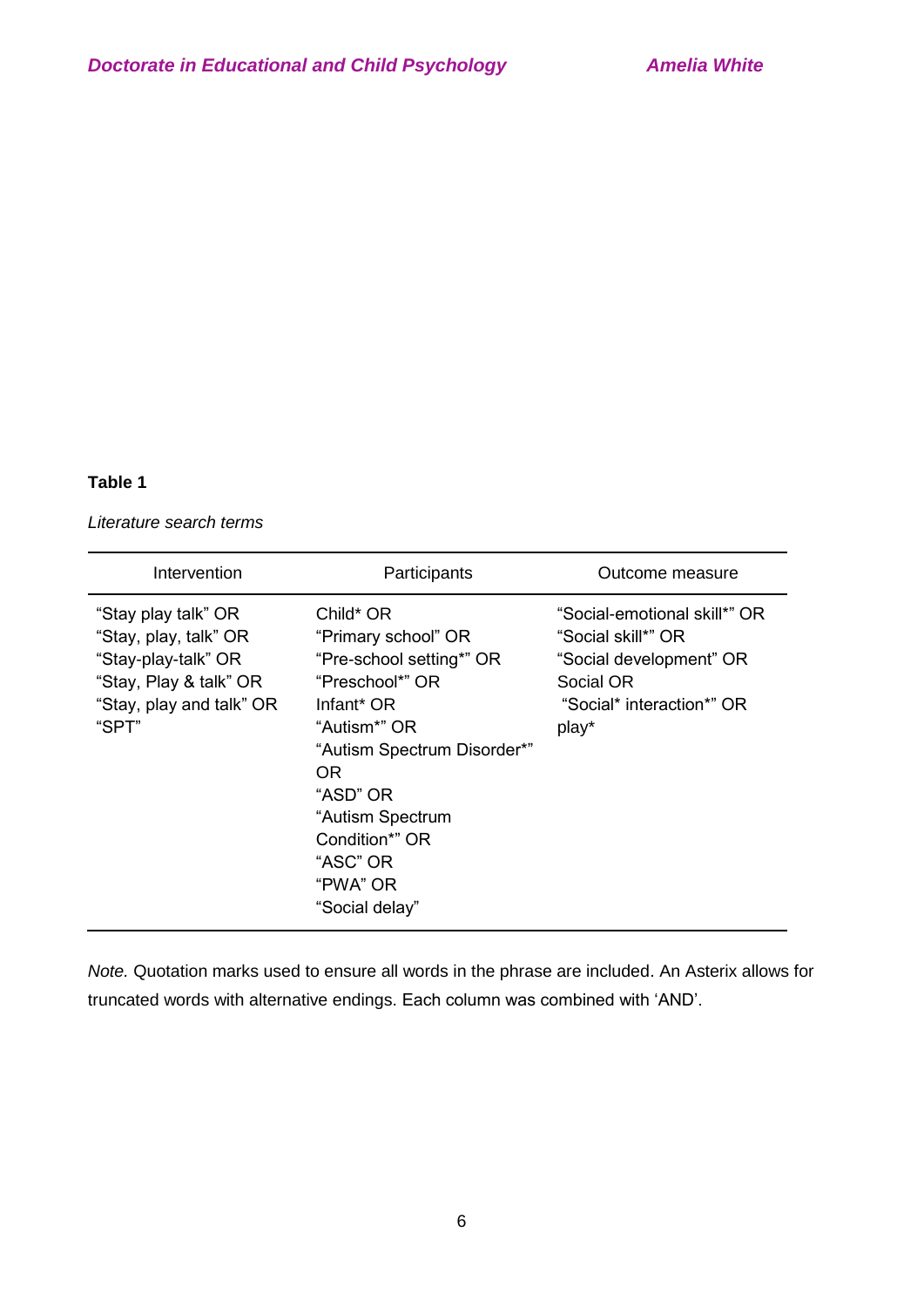# **Table 2**

*Inclusion and Exclusion Criteria* 

|                | Feature                               | <b>Inclusion Criteria</b>                                                                                                                     | <b>Exclusion Criteria</b>                                      | Rationale                                                                                                                                                                      |
|----------------|---------------------------------------|-----------------------------------------------------------------------------------------------------------------------------------------------|----------------------------------------------------------------|--------------------------------------------------------------------------------------------------------------------------------------------------------------------------------|
| $\mathbf 1$    | Target child and peer<br>buddies' age | Preschoolers (aged between 1.5<br>$-6$ yrs)                                                                                                   | Children $>6$ yrs & $<$ 1.5 yrs                                | Stay, Play, Talk is an<br>intervention designed for<br>preschool children, who are<br>between $1.5 - 6$ yrs old.                                                               |
| $\overline{2}$ | Target child's criteria               | Presenting social-<br>communication difficulty or<br>diagnosis, including Autism and<br>Down's syndrome                                       | Age-appropriate social skills                                  | The intervention is targeted for<br>children with social<br>communication difficulties.<br>This includes children with a<br>variety of disabilities (Ledford<br>et al., 2016). |
| 3              | Peer buddies' criteria                | Age-appropriate social skills                                                                                                                 | Presenting social<br>communication difficulty or<br>diagnosis  | The peers are trained on how<br>to help their target child with<br>their social skills, so need to<br>have the appropriate skills and<br>abilities to do so.                   |
| 4              | Setting                               | Preschool setting, including:<br>University development centres;<br>integrated preschools; child care<br>centres; early childhood<br>programs | The home environment; primary<br>school; secondary school etc. | Review question focussed on<br>implementing SPT in a<br>preschool educational setting.                                                                                         |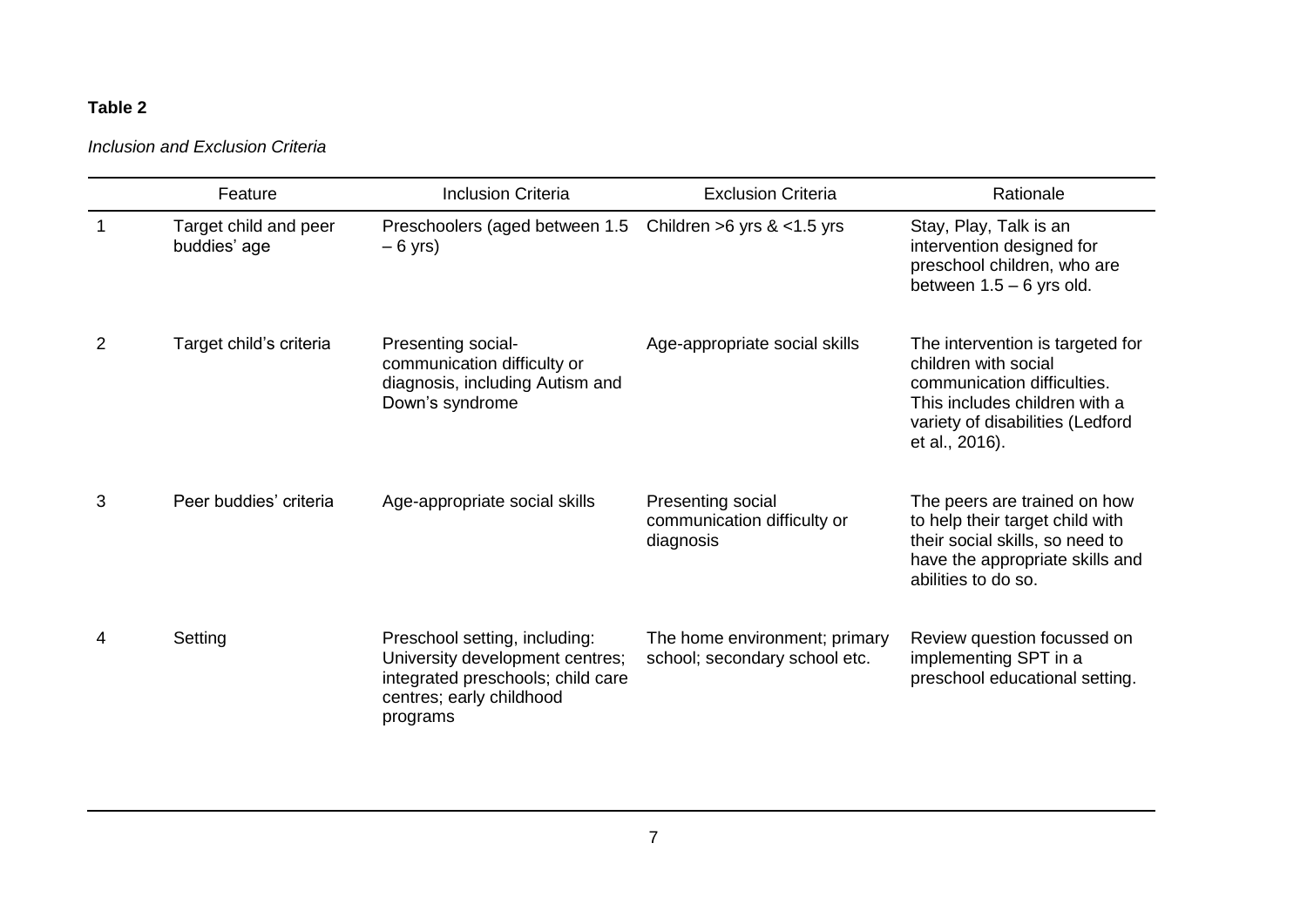| 5 | Study design       | Randomised control trials and<br>single case experimental<br>designs with multiple time<br>points. | All other design types, or single<br>case experimental designs with<br>only a pre and post measure.        | According to Petticrew and<br>Roberts (2003), randomised<br>control trials produce the<br>highest methodological rigour<br>when investigating efficacy of<br>an intervention. Single case<br>experimental designs are also<br>necessary to draw out<br>inferences from interventions<br>for low incidence study<br>populations (Tate et al., 2016). |
|---|--------------------|----------------------------------------------------------------------------------------------------|------------------------------------------------------------------------------------------------------------|-----------------------------------------------------------------------------------------------------------------------------------------------------------------------------------------------------------------------------------------------------------------------------------------------------------------------------------------------------|
| 6 | Intervention       | Stay, Play, Talk intervention.<br>This involves training peers on<br>these core features.          | An intervention that is not<br>specified as Stay, Play, Talk, or<br>does not involve the peer<br>training. | The research question is<br>focussed on the effectiveness<br>of the intervention Stay, Play,<br>Talk. Training the peer<br>confederates is an essential<br>element to this programme.                                                                                                                                                               |
| 7 | Outcome measures   | Social communicative outcomes<br>for target child.                                                 | Measures other than social<br>communication, or does not<br>specify the outcomes for the<br>target child.  | The focus of the review<br>question is on social<br>communication skills for target<br>pupils.                                                                                                                                                                                                                                                      |
| 8 | Language of report | Reported in English                                                                                | Reported in a language other<br>than English.                                                              | Author's first language is<br>English.                                                                                                                                                                                                                                                                                                              |
| 9 | Publication        | Peer-reviewed journals                                                                             | Research that has been<br>published in sources other than<br>peer-reviewed journals.                       | Peer-reviewed journals have<br>been scrutinised by experts<br>within the field, so encourages<br>high quality research.                                                                                                                                                                                                                             |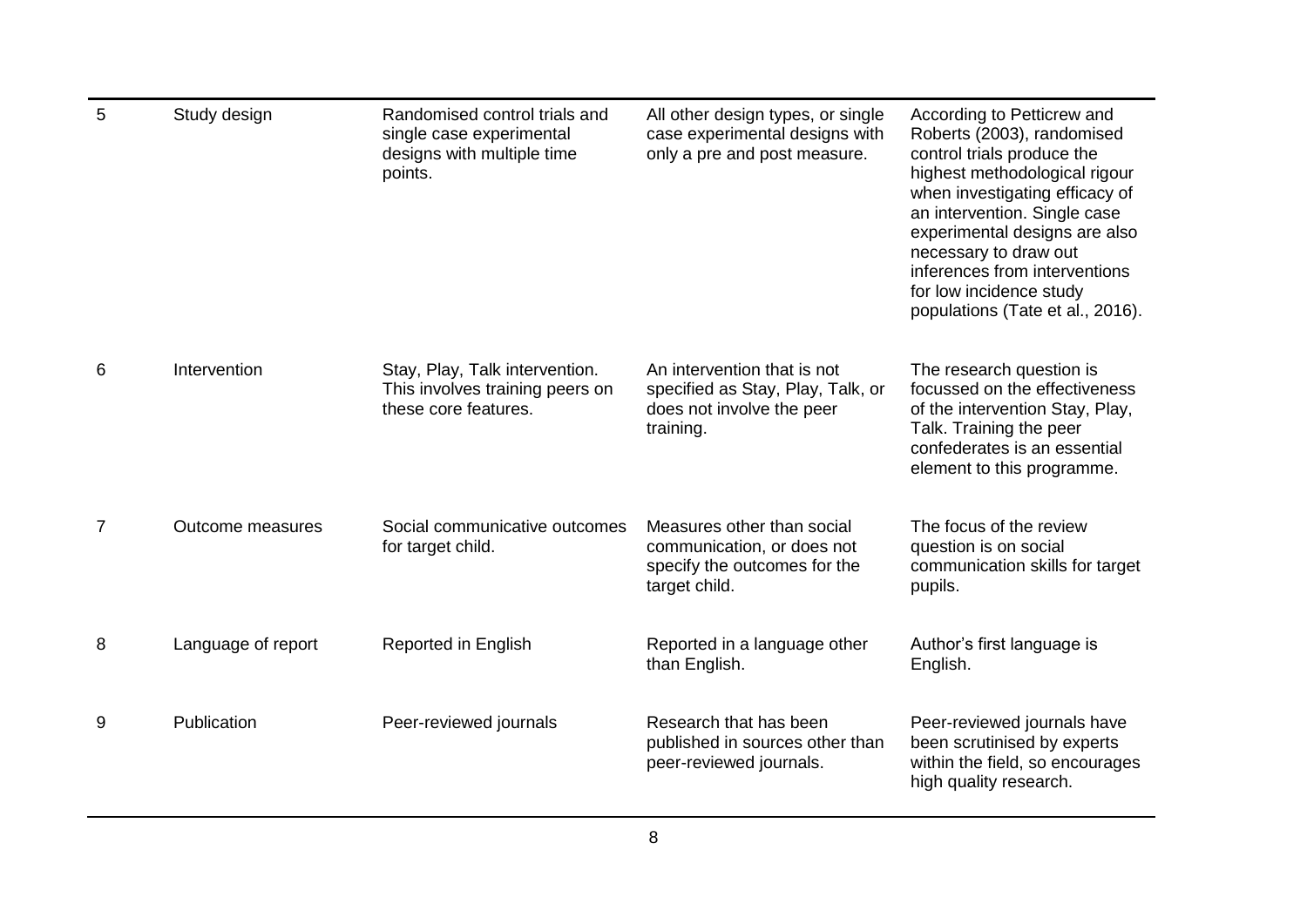# **Figure 1**

*Flow Chart of the Literature Search*

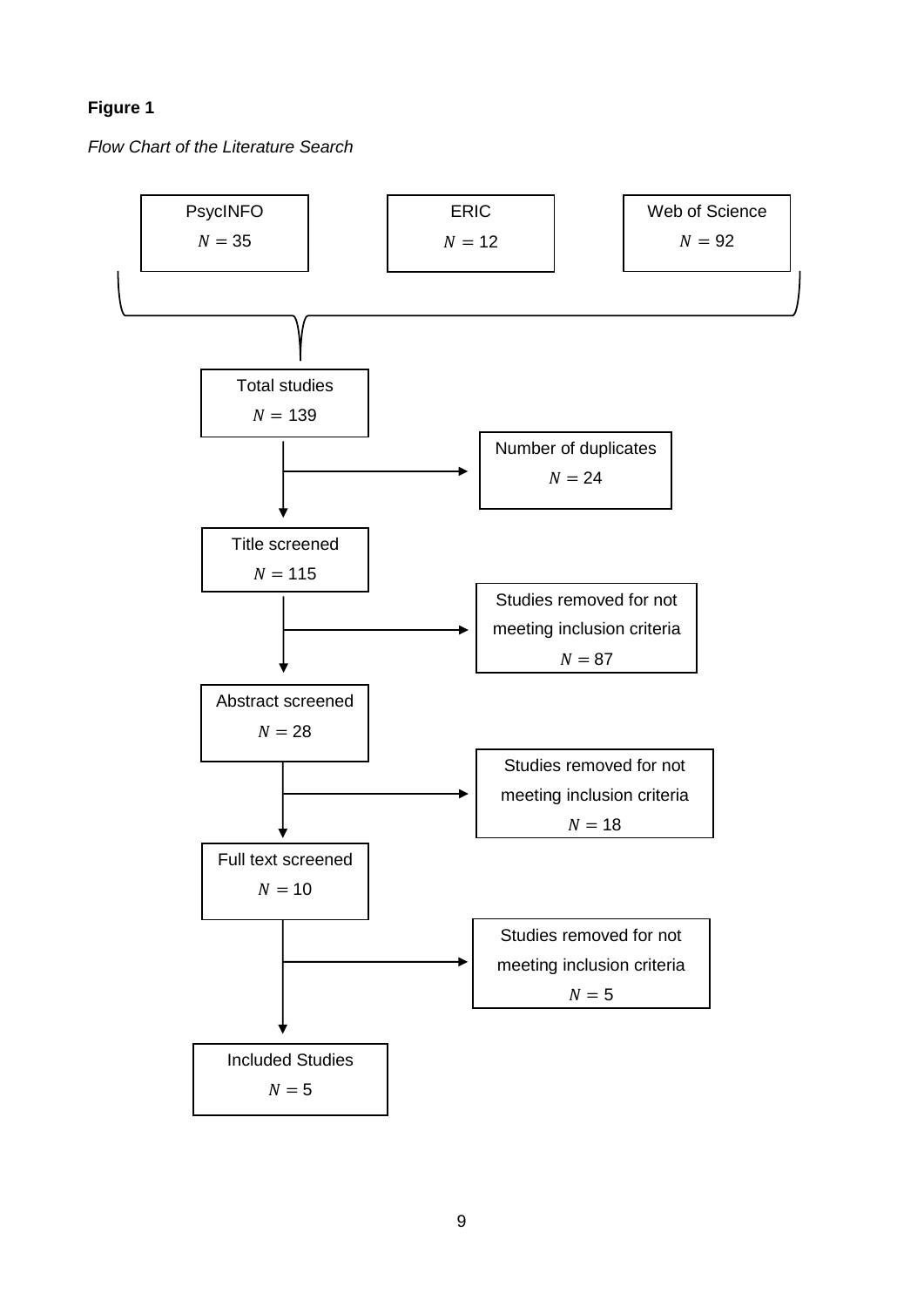### *Included Studies*

From the 139 studies that were screened using the inclusion and exclusion criteria, only single case experimental designs were found. Five studies remained and these were the focus of the current review. Refer to Table 3 for a list of their references. For further details on the included studies in the review, see Appendix B.

## **Table 3**

*Reference List of the Five Included Studies in the Review* 

|   | Reference                                                                                                                                                                                                                                                                                                                            |
|---|--------------------------------------------------------------------------------------------------------------------------------------------------------------------------------------------------------------------------------------------------------------------------------------------------------------------------------------|
| 1 | Barber, A. B., Saffo, R. W., Gilpin, A. T., Craft, L. D., & Goldstein, H. (2015).<br>Peers as clinicians: Examining the impact of Stay Play Talk on social<br>communication in young preschoolers with autism. Journal of<br>Communication Disorders, 59, 1-15.<br>https://doi.org/10.1016/j.jcomdis.2015.06.009                     |
| 2 | Goldstein, H., English, K., Shafer, K., & Kaczmarek, L. (1997). Interaction<br>among preschoolers with and without disabilities: Effects of across-<br>the-day peer intervention. Journal of Speech, Language, and Hearing<br>Research, 40(1), 33-48. https://doi.org/10.1044/jslhr.4001.33                                          |
| 3 | Maich, K., Hall, C. L., Van Rhijn, T. M., & Squires, K. (2018). Investigating<br>Stay, Play, & Talk: A peer-mediated social skills intervention for young<br>children with autism spectrum disorder and other social challenges.<br>Exceptionality Education International, 28(2), 82-104.<br>https://doi.org/10.5206/eei.v28i2.7766 |
| 4 | Milam, M. E., Hemmeter, M. L., & Barton, E. E. (2020). The effects of<br>systematic instruction on preschoolers' use of Stay-Play-Talk with<br>their peers with social delays. Journal of Early Intervention, 43(1), 80-<br>96. https://doi.org/10.1177/1053815119900253                                                             |
| 5 | Severini, K. E., Ledford, J. R., Barton, E. E., & Osborne, K. C. (2019).<br>Implementing Stay-Play-Talk with children who use AAC. Topics in<br>Early Childhood Special Education, 38(4), 220-233.<br>https://doi.org/10.1177/0271121418776091                                                                                       |

*Note.* Phase 2 of research by Maich et al. (2018) was excluded due to the research design only having pre and post measures, please see criteria 5 on Table 2.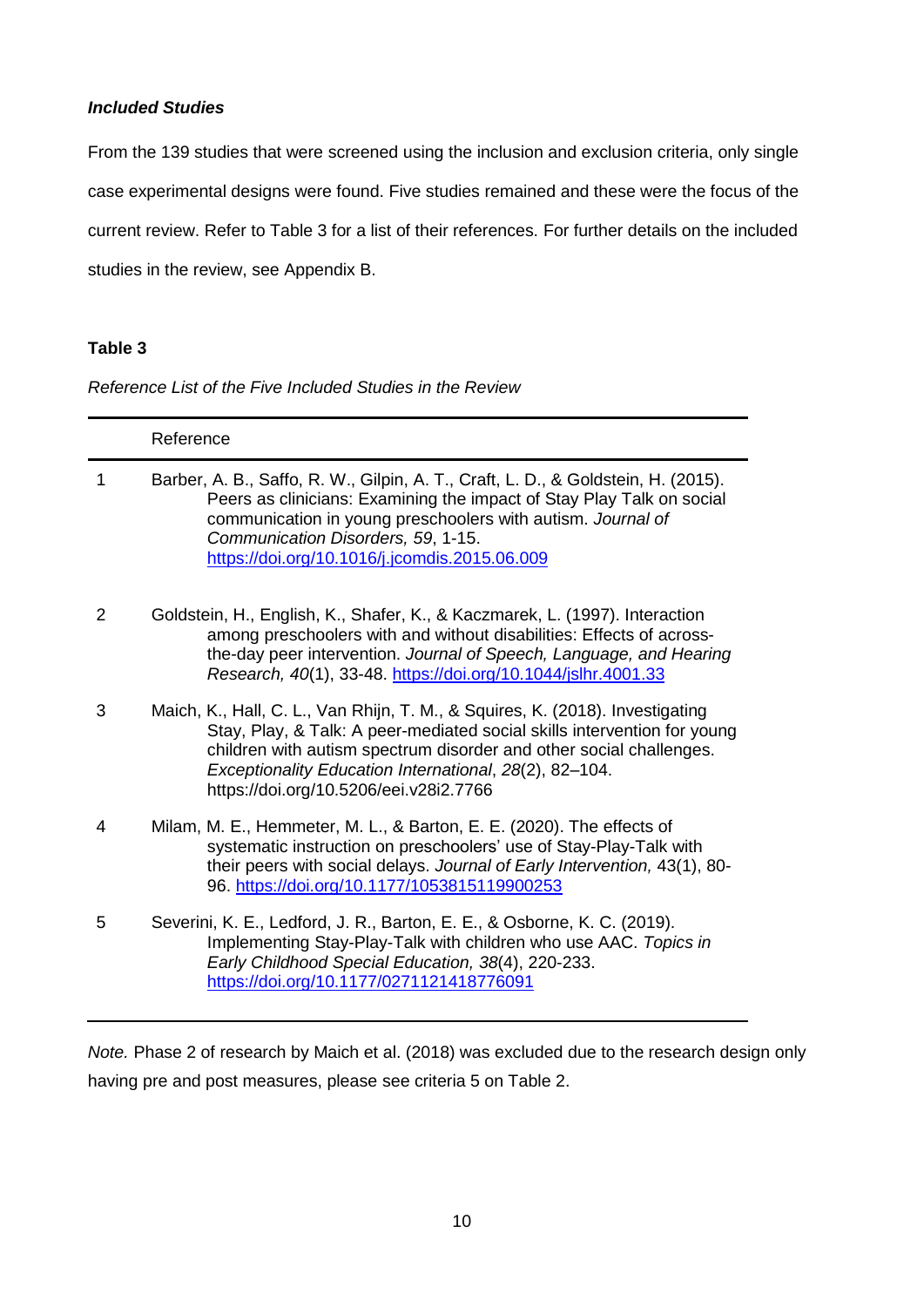### *Critical Appraisal*

To appraise the selected studies, Gough's (2007) Weight of Evidence (WoE) framework was used. The three dimensions of weighting include: the methodological quality (WoE A); the methodological relevance (WoE B); and the topic relevance (WoE C). An average of these scores were calculated to provide an overall WoE D.

WoE A is the study's quality of execution in comparison to the quality standards for other studies of this type (Gough, 2007). As all five studies were single-subject research designs, the Horner et al. (2005) coding protocol was employed to calculate WoE A. Each item was given a rating out of three based on how much of the criteria was fulfilled, see Appendix C for completed protocols. Appendix D provides an overview of the WoE A and respective weightings for each study. To calculate WoE B, Petticrew and Roberts (2003) typology was used to determine the appropriateness of the research design to address the research question. As all studies were single case experimental designs, they met the 'medium' weighting threshold. See Appendix E for further details.

WoE C is a review-specific judgement on the topic's relevance of the focus of the evidence to the review question (Gough, 2007). Studies were assessed according to criteria in Appendix F. An overview of these scores for each study is provided in Appendix G. See Table 4 for the calculated weightings for each study.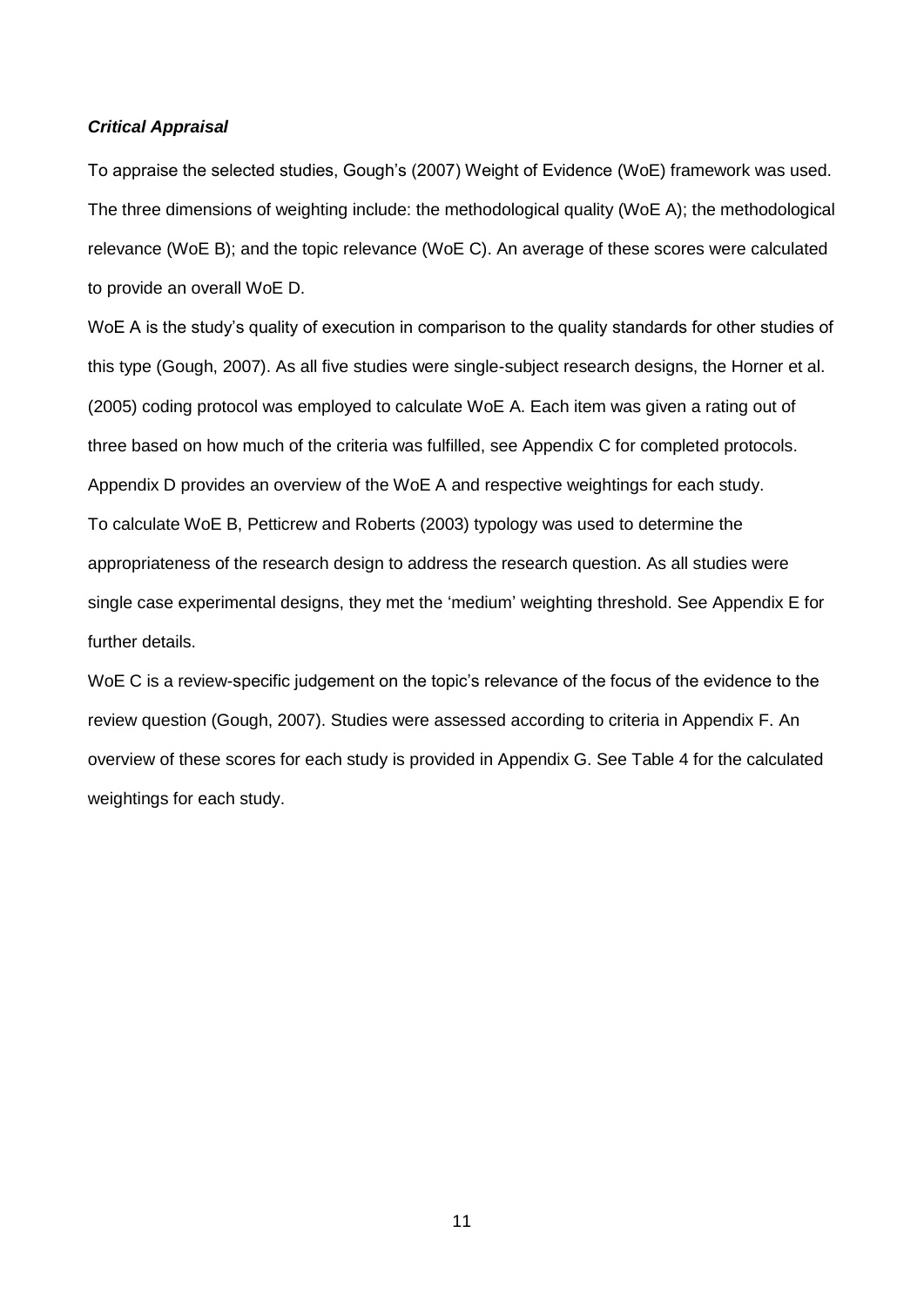### **Table 4**

|                            | WoE A | WoE B | WoE C | WoE D           |
|----------------------------|-------|-------|-------|-----------------|
| Barber et al.<br>(2016)    | 2.14  | 2     | 2.29  | 2.14 (Medium)   |
| Goldstein et al.<br>(1997) | 2.21  | 2     | 2.57  | 2.26 (Medium)   |
| Maich et al.<br>(2018)     | 2.19  | 2     | 2.14  | $2.11$ (Medium) |
| Milam et al.<br>(2020)     | 2.27  | 2     | 2.57  | 2.26 (Medium)   |
| Severini et al.<br>(2019)  | 2.43  | 2     | 2.29  | 2.24 (Medium)   |

*Weight of Evidence (WoE) ratings for the studies evaluated in this review*

*Note.* <1.5 is low; 1.5 – 2.4 is medium; >2.4 is high

### *Participants and Setting*

Nineteen preschoolers, between the ages of 1.5 - 5 years old, participated across the five studies within this literature review. As all studies were single case experimental designs, they required operational descriptions of the participants, setting, and the recruitment process of participants (Wolery & Ezell, 1993).

All five studies included the target child's age and a qualitative summary of their social behaviour and presenting difficulties. The target pupil's identified social communication difficulties included: seven children with Down's syndrome; six children with ASD; three children with social delay; and three children with delayed language development. However, not all studies replicated the same level of detail within their participant descriptions. Only two of the studies included details regarding the target child's ethnicity (Milam et al., 2020; Severini et al., 2019) and three studies clearly stated the instrument used to measure their disability (Barber et al., 2016; Maich et al., 2018; Milam et al., 2020). This was reflected in a higher weighting for question 1a in the WoE A protocol. There was also variability between the reported recruitment process for participants. Barber et al. (2016) stated ethical approval from the University Review Board and used surveys to recruit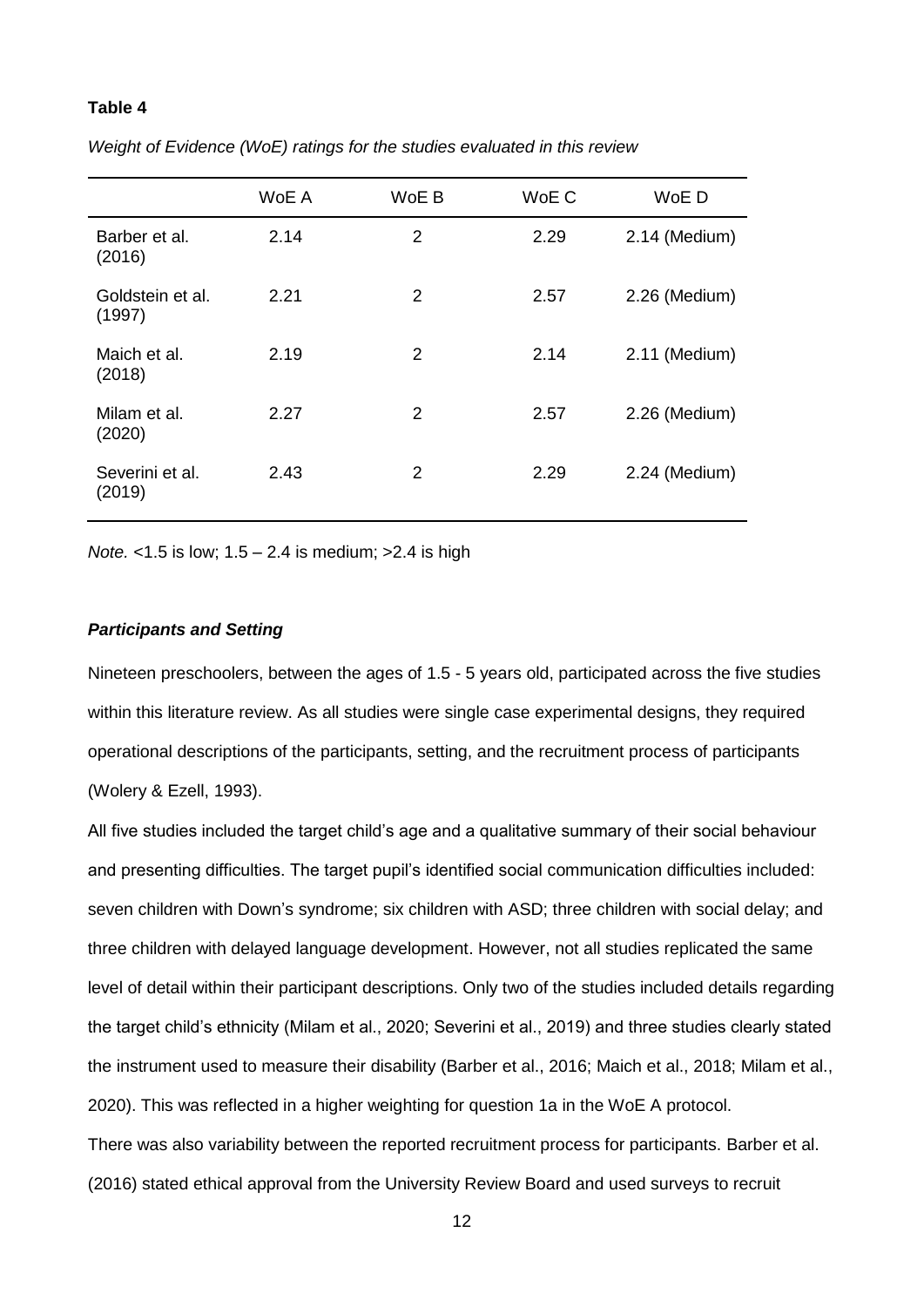participants, whereas Maich et al. (2018) conducted recruitment via community-based consultants working with individuals with ASD. As not all studies reported the process of selecting their participants with replicable precision, they scored lower on question 1b in the WoE A protocol. Overall, all studies achieved mostly all the criteria within the WoE A 'Description of Participants and Settings' so were given the 'medium' weighting, with two studies meeting the threshold for a 'high' weighting (Maich et al., 2018; Severini et al., 2019).

A description of the intervention setting was also included. Interventions that were conducted in naturalistic preschool settings were awarded a higher WoE C, as the purpose of this review is to support school-based interventions. Three of the studies were conducted in an integrated preschool setting (Goldstein et al., 1997; Maich et al., 2018; Milam et al., 2020), whereas two studies were conducted in researcher contrived environments (Barber et al., 2016; Severini et al., 2019). This is reflected in the variability of the WoE C for 'Intervention Setting', as the three studies conducted in a naturalistic environment received a 'high' weighting, compared to the 'low' and 'medium' weightings for Barber et al. (2016) and Severini et al. (2019) respectively. As all studies were conducted in OECD countries (U.S. and Canada), they were provided a 'medium' rating for the 'Location of Intervention' in the WoE C.

#### *Research Design*

All research studies implemented a single case experimental design, as no randomised control trials were identified to be relevant to the review question from the database search. Small-N designs are integral when investigating evidence-based practice in special education (Horner et al., 2005). They enable researchers to focus on the individual characteristics and study low-incidence population, for example, children with identifiable social communication difficulties. However, Petticrew and Roberts (2003) suggest that randomised control trials produce the highest methodological rigour when investigating the efficacy of an intervention. As all studies used a single case experimental design, they were consistently awarded a 'medium' rating for the WoE B. To determine a functional relationship between manipulation of the intervention and change in target pupil's social communication skills, the design must document three demonstrations of the experimental effect (Horner et al., 2005). This can include three different points in time with a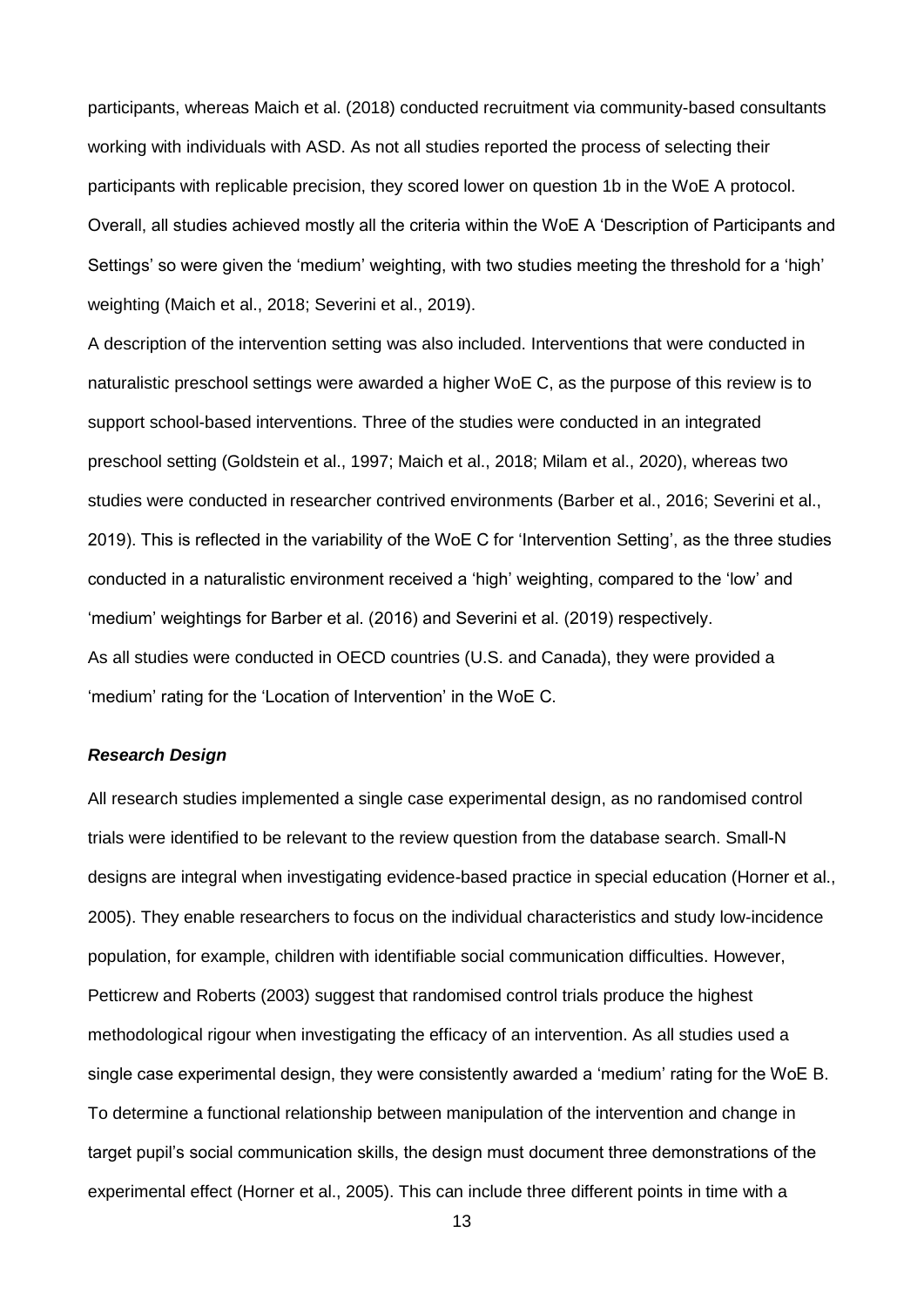single participant or across three different participants. All studies included at least three target participants, apart from Severini et al. (2019) where only two target pupils were investigated, so an A-B-A-B withdrawal design was used. As all studies included at least three demonstrations of experimental effect, this is reflected in the 'high' rating for question 5a in the WoE A protocol.

#### *Intervention*

The focus of the review question was on the peer-mediated intervention, SPT. The fidelity of SPT is dependent on the peer training, resources, and relationship between target child and peer confederate. These three categories were included in the WoE C criteria.

SPT involves training peer confederates to stay with their peer, play with their peer and talk with their peer. Ledford et al. (2016) recommends regular training that includes peer buddies and target child, so they are both involved in the process. Three of the selected studies (Maich et al., 2018; Milam et al., 2020; Severini et al., 2019) included detailed training with peer buddies and target children so received 'high' weightings, compared to two studies (Barber et al., 2016; Goldstein et al., 1997) where training was only conducted with the peer buddies, so a 'medium' rating was awarded.

Although variations in the training content was not reflected in the WoE, it is important to note that some studies included additional training topics. Sensitivity training was provided for all participants in Barber et al. (2016) and Goldstein et al. (1997) studies. This involves sensitising participants to the different attention-getting and requesting behaviours that target children may use. Similarly, Maich et al. (2018) conducted diversity awareness training for all participants, which is an adult-led activity that focuses on similarities and differences. Where there was an extended school break for participants in the study by Milam et al. (2020), booster training sessions were applied to recap the core themes. Whilst reviewing the effectiveness of SPT, it is important to consider the variation of training that was applied.

For the resources for SPT, Ledford et al. (2016) recommends using play materials in preschool settings; visual reminders of the taught strategies; adult led reinforcements; and data collection tools. As all studies included an exhaustive list of the resources, they scored a 'high' rating in the 'Intervention Resources' section of the WoE C.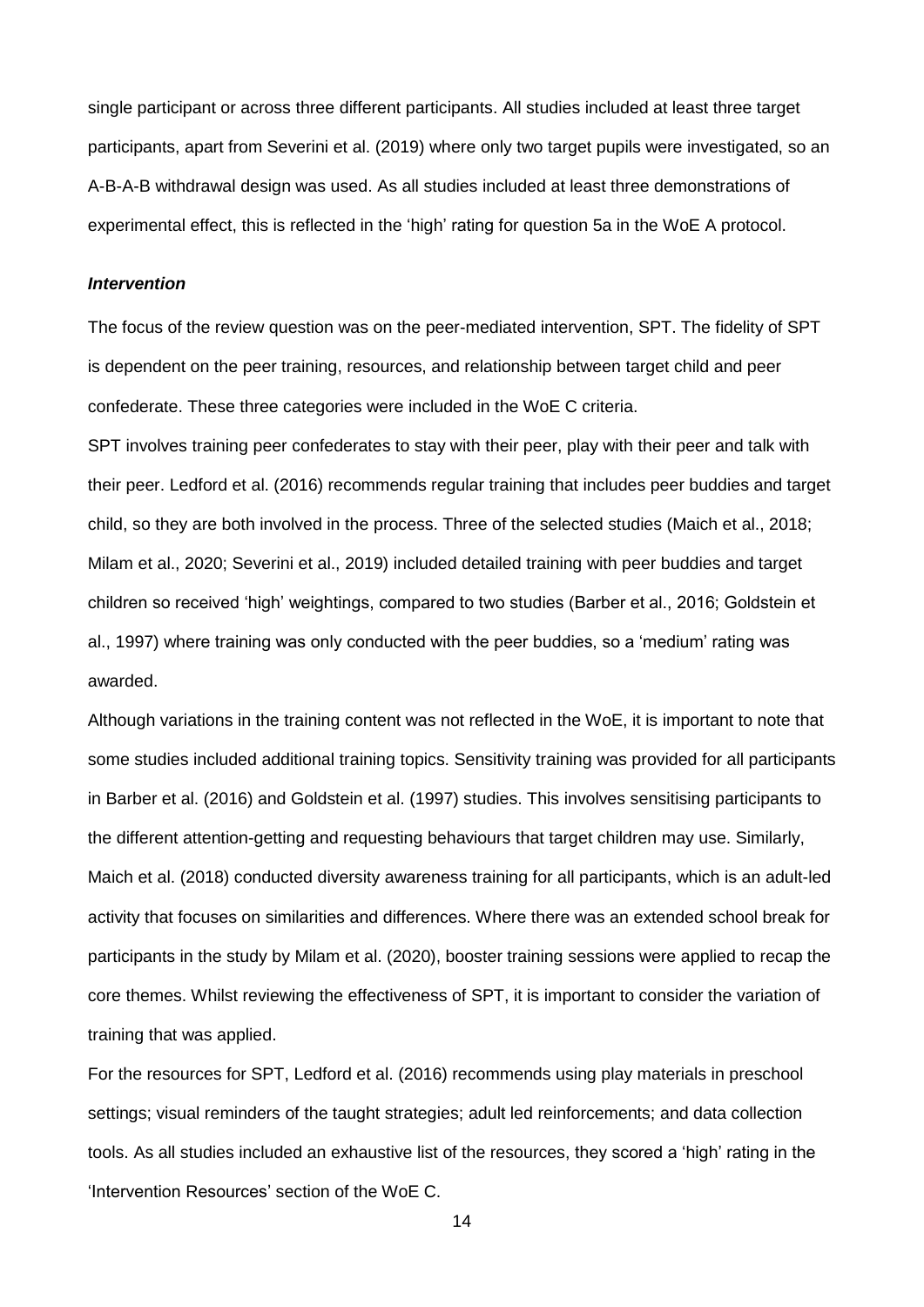SPT is also centred around the relationship between the target child and peer buddy interacting and playing together. Therefore, ensuring the peer groupings are compatible is vital. Goldstein et al. (1997) utilised the results of non-standardised assessments, including play preferences and sociometric data, to establish peer dyads. However, for three of the studies (Maich et al., 2018; Milam et al., 2020; Severini et al., 2019) target child and peer buddies were randomly allocated, irrespective of social history and shared interests. This is reflected in the difference of the WoE C ratings for 'Relationships between Target Child and Peer Confederate'.

#### *Outcome Measures*

Although this review question is focussed on social communication skills, a variety of outcome measures were included. All five studies used multiple time points to assess the efficacy of implementing SPT, with two studies (Barber et al., 2016; Maich et al., 2018) including pre and post questionnaires. As the questionnaires were not well-known standardised assessments, there was not the adequate data to calculate the Reliable Change Index (Jacobson & Traux, 1991). The present review, therefore, will focus on the results generated from multiple data points. Four studies measured social communication skills through the frequency of interactions (Barber et al., 2016; Goldstein et al., 1997; Maich et al., 2018; Severini et al., 2019). However, Milam et al. (2020) operationalised social communication skills as the duration of a target child's social play. See Table 5 for the specific outcome measures of each study.

Alongside the presenting social communicative behaviour in the treatment condition, all participants partook in a generalisation phase. This was to investigate whether any positive outcomes could be generalised following the intervention input or with a different peer buddy. One study conducted a maintenance phase three months after the intervention (Barber et al., 2016), compared to two studies that included a maintenance phase relatively soon after the intervention (Maich et al., 2018; Milam et al., 2020). Studies also varied in how the maintenance phase was initiated and conducted. Maich et al. (2018) ensured there was no adult prompting after the 12 session implementation, whereas Milam et al. (2020) systematically faded the intervention after the peer buddies' strategies were stable. Contrastingly, Goldstein et al. (1997) included a generalisation probe where the target children were reassigned to different peer buddies.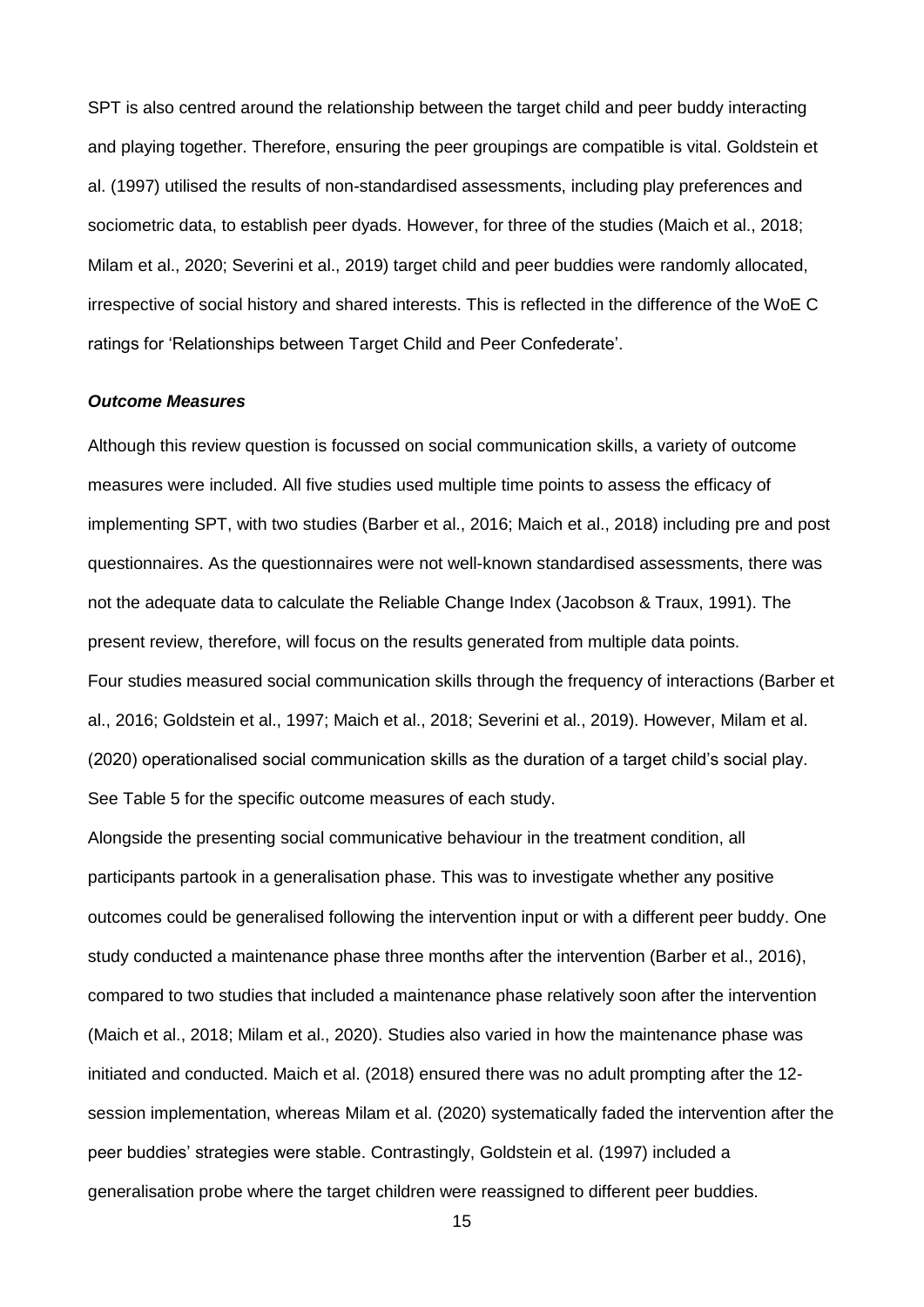Three studies (Barber et al., 2016; Goldstein et al., 1997; Milam et al., 2020) used at least three different social outcome measures, including a generalisation phase, providing a comprehensive overview for the target's child social communicative behaviour. This was reflected in a 'high' WoE C for the 'Scope of Outcome Measures'.

#### *Results*

To investigate the relationship between baseline social-communicative behaviour and treatment social-communicative behaviour, Tau-U effect sizes were calculated using a single case research calculator (Vannest et al., 2016). Two studies (Goldstein et al., 1997; Milam et al., 2020) found a significant difference in social communication skills from baseline to treatment condition. To assess the efficacy of social communicative outcomes from baseline to the generalisation phase, the single case research calculator was also used to generate these effect sizes. As Severini et al. (2019) implemented an A-B-A-B experimental design, a maintenance phase was calculated between the initial baseline condition and final SPT intervention phase. For the majority of target children in two studies (Goldstein et al., 1997; Milam et al., 2020), significant effect sizes were calculated from baseline to the generalisation condition. See Table 5 for full details regarding the effect sizes.

Overall, the research revealed inconsistent findings, where participants in only two studies (Goldstein et al., 1997; Milam et al., 2020) displayed significant improvements in their social communication skills following the SPT intervention. All the research was judged to be of a 'medium' quality, as the methodological quality, methodological relevance and topic relevance, met the appropriate criteria. Whilst none of the studies used randomised control trials, they all had the necessary resources to implement SPT, were conducted in OECD countries and reported at least two measures of social outcomes. Therefore, sufficient weight should be given to the effect sizes of all five studies.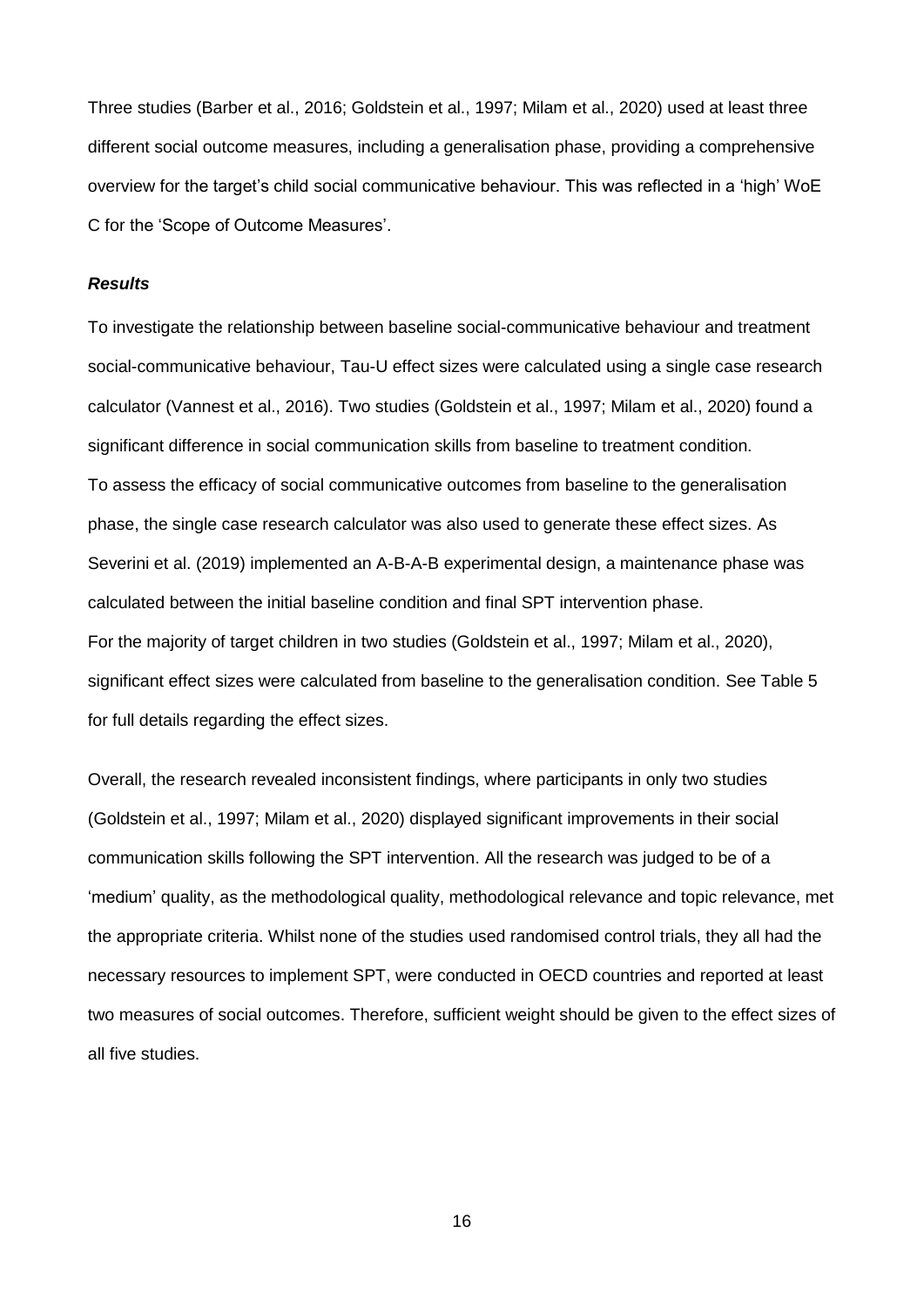# **Table 5**

*Effect Sizes to show the difference between the type of social communication on target children from baseline to treatment and baseline to maintenance.*

|                    |                                    |                 |           | Baseline V Intervention |                  |           | Baseline V Maintenance |                |       |
|--------------------|------------------------------------|-----------------|-----------|-------------------------|------------------|-----------|------------------------|----------------|-------|
| Study              | Outcome                            | Target<br>Child | Tau - U   | $\boldsymbol{p}$        | CI (95%)         | Tau - U   | $\boldsymbol{p}$       | CI (95%)       | WoE D |
| Barber et          | Combined                           | A1              | 0.313     | 0.269                   | $-0.152 < 0.777$ | $-0.29$   | 0.739                  | $-1 < 0.671$   | 2.14  |
| al.<br>(2016)      | initiation and                     | A <sub>2</sub>  | 0.04      | 0.867                   | 0.469 < > 0.531  | $-0.286$  | 0.558                  | 1 < 0.563      |       |
|                    | response ("social<br>interaction") | A <sub>3</sub>  | $-0.67$   | 0.005                   | $-0.395 < 0.484$ | 0.80      | 0.206                  | $-1 < 0.517$   |       |
| Goldstei           | Number of                          | <b>B1</b>       | $0.84**$  | < 0.001                 | 0.345 < > 1      | 1         | 0.127                  | $-0.283 < > 1$ | 2.26  |
| n et al.<br>(1997) | interactions per                   | <b>B2</b>       | $1***$    | 0.002                   | 0.356 < > 1      | 1         | 0.064                  | $-0.059 < > 1$ |       |
|                    | 10-minute sample                   | B <sub>3</sub>  | $0.99***$ | 0.003                   | 0.347 < > 1      | 1         | 0.157                  | $-0.386 < > 1$ |       |
|                    | with class peers                   | <b>B4</b>       | $0.95***$ | 0.005                   | 0.281 < > 1      | $1***$    | 0.025                  | 0.123 < > 1    |       |
|                    |                                    | C <sub>1</sub>  | $0.63***$ | 0.018                   | 0.108 < > 1      | $1***$    | 0.046                  | 0.020 < > 1    |       |
|                    |                                    | C <sub>2</sub>  | $0.89***$ | 0.003                   | 0.308 < > 1      | $1***$    | 0.020                  | 0.157 < > 1    |       |
|                    |                                    | C <sub>3</sub>  | $0.91***$ | 0.001                   | 0.361 < > 1      | $0.96***$ | 0.019                  | 0.158 < > 1    |       |
|                    |                                    | C <sub>4</sub>  | $0.80**$  | 0.023                   | 0.110 < > 1      | $1***$    | 0.025                  | 0.123 < > 1    |       |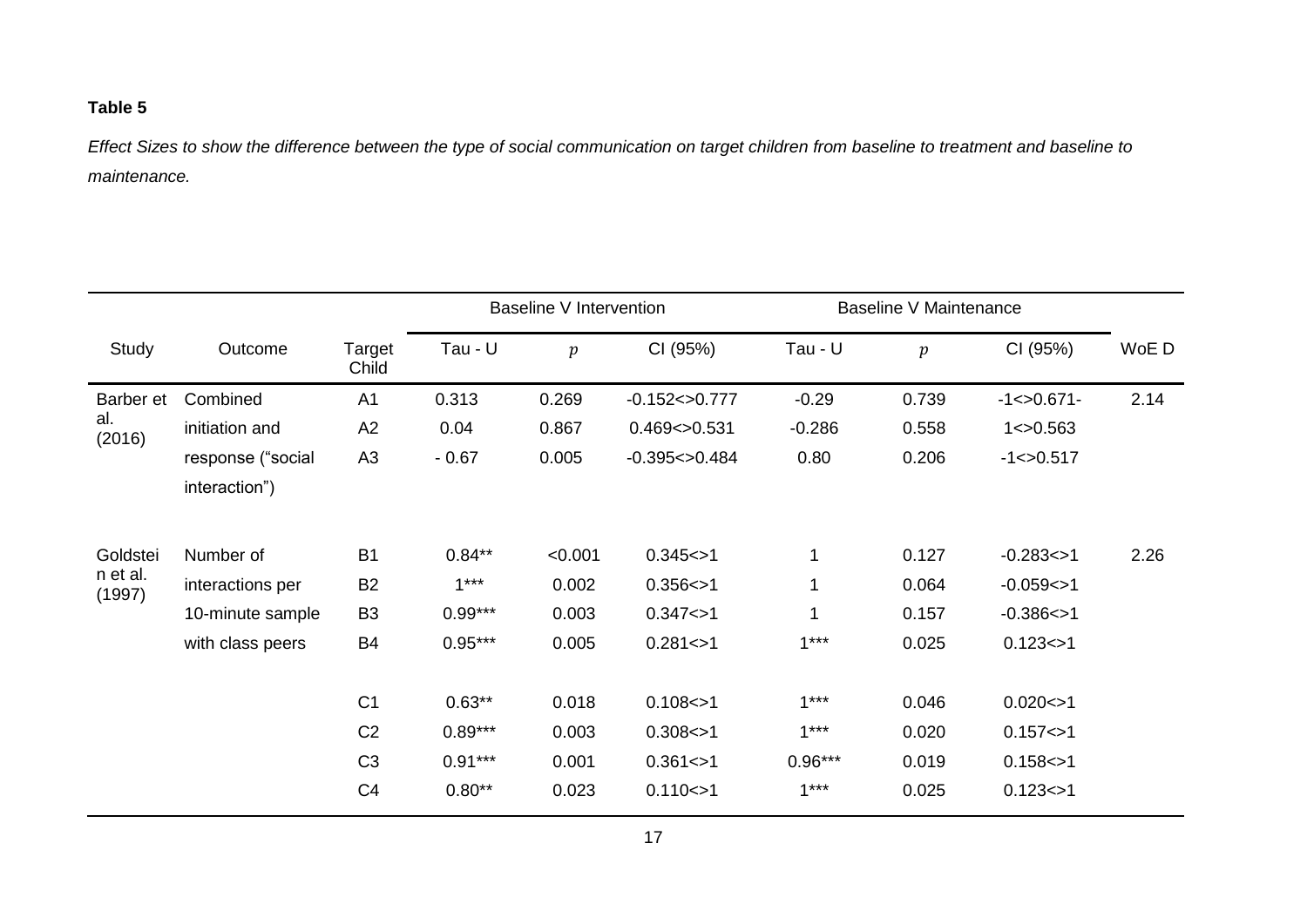| Maich et         | Mean social        | D <sub>1</sub> | 0.029      | 0.935   | $-0.661 < >0.718$  | 0.87      | 0.053   | $-0.010 < > 1$ | 2.11 |
|------------------|--------------------|----------------|------------|---------|--------------------|-----------|---------|----------------|------|
| al.<br>(2018)    | interactions       | D <sub>2</sub> | 0.200      | 0.570   | $-0.490 < > 0.890$ | 1         | 0.053   | $-0.012 < > 1$ |      |
|                  | across 10-minute   | D <sub>3</sub> | $-0.200$   | 0.558   | $-0.869 < 0.469$   | 0.11      | 0.847   | $-0.912 < > 1$ |      |
|                  | data collection    |                |            |         |                    |           |         |                |      |
|                  | intervals          |                |            |         |                    |           |         |                |      |
|                  |                    |                |            |         |                    |           |         |                |      |
| Milam et         | Duration of social | E <sub>1</sub> | $1***$     | 0.007   | 0.278 < > 1        | $1***$    | 0.017   | 0.181 < > 1    | 2.26 |
| al.<br>(2020)    | play (mean         | E <sub>2</sub> | $0.978***$ | < 0.001 | 0.444 < > 1        | $1***$    | 0.006   | 0.294 < > 1    |      |
|                  | number of          | E <sub>3</sub> | $0.924***$ | < 0.001 | 0.512 < > 1        | $0.96***$ | < 0.001 | 0.452 < > 1    |      |
|                  | seconds)           |                |            |         |                    |           |         |                |      |
|                  |                    |                |            |         |                    |           |         |                |      |
| Severini         | Number of social   | F <sub>1</sub> | 0.475      | 0.164   | $-0.194 < > 1$     | 0.58      | 0.071   | $-0.049 < > 1$ | 2.24 |
| et al.<br>(2019) | interactions       | F <sub>2</sub> | $-1$       | 0.317   | $-1 < 0.960$       | $-0.83$   | 0.211   | $-1 < 0.473$   |      |
|                  | between PB and     |                |            |         |                    |           |         |                |      |
|                  | <b>TC</b>          |                |            |         |                    |           |         |                |      |
|                  |                    |                |            |         |                    |           |         |                |      |

*Note.* Starred values are considered significant with a p-value < 0.05. \*small effect size 0 - 0.31; \*\*medium effect size 0.32 - 0.84; \*\*\*large effect size  $0.85 - 1$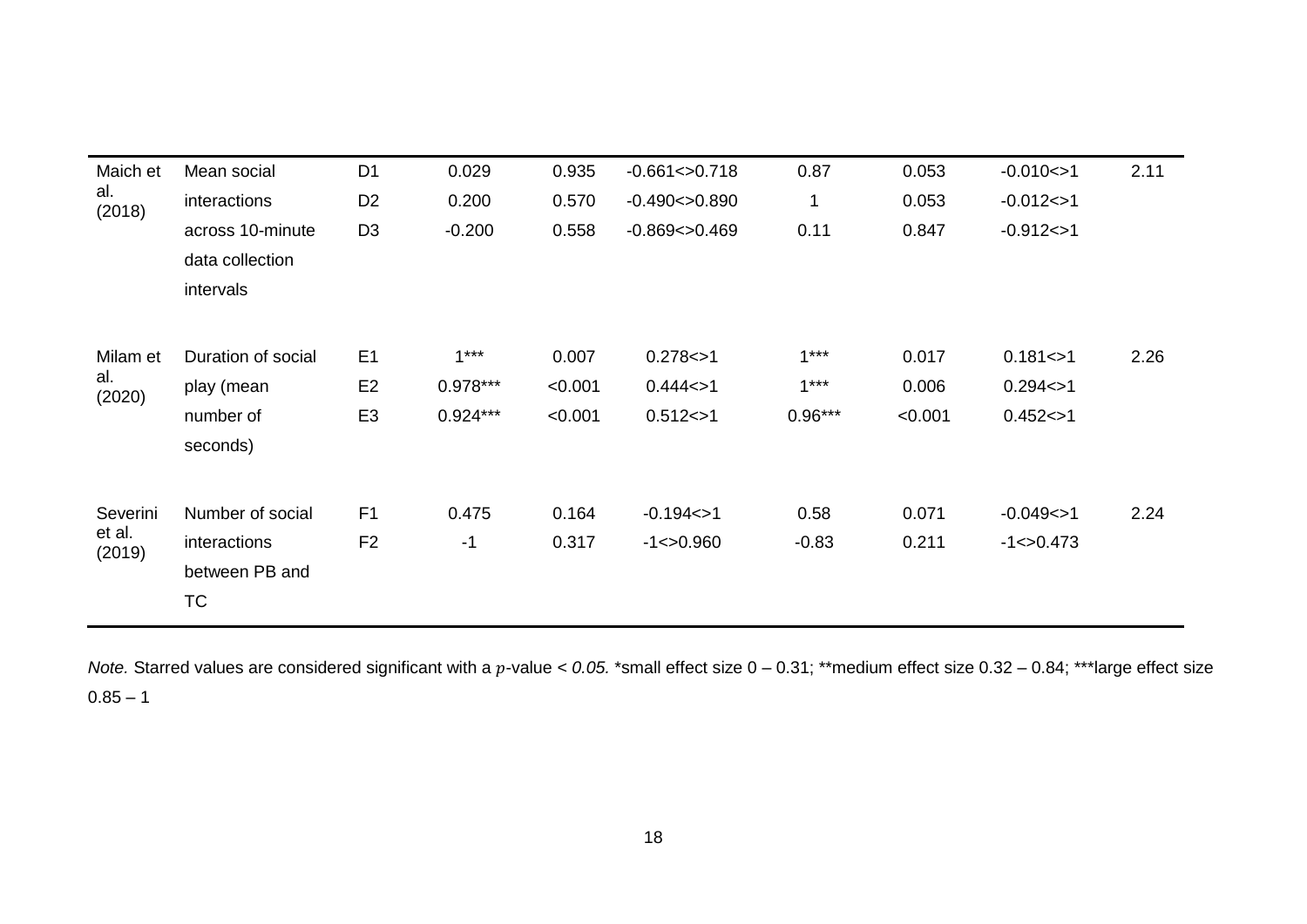### **Conclusions and Recommendations**

#### *Conclusions*

This review aimed to investigate the effectiveness of using the peer-mediated intervention, SPT, in improving the social communication skills of preschoolers with identified social communication difficulties. The results across the five included studies for preschoolers were inconsistent, where participants in only two of the studies, with either moderate developmental delay (Goldstein et al., 1997) or social delay (Milam et al., 2020), had significant improvements in their social communication skills. These positive outcomes for target children were also sustained when different peer buddies were used (Goldstein et al., 1997) and when the intervention strategies were systematically phased out (Milam et al., 2020).

For studies that included participants with diagnosable disabilities, for example ASD (Barber et al., 2016; Maich et al., 2018) and Down's syndrome (Severini et al., 2019), results were insignificant. Maich et al. (2018) discovered an overall increase in the number of social interactions, but only during structured activities. Opposing play interests between peer buddy and target child may also impact the level of interaction. Goldstein et al. (1997) used non-standardised assessment tools to consider the dynamic relationship between peers, which may be a contributing factor to the stronger effect size.

### *Limitations*

Although all five studies received a 'medium' weighting according to the WoE framework (Gough, 2007), the heterogeneous nature of single case experimental designs causes difficulties when generalising the results. The target population sample, outcome measures and implementation of the intervention, all varied between studies. Therefore, it is important to draw inferences from the effectiveness of the intervention on a participant-by-participant basis.

In addition, it is important to note that none of the studies were conducted in the UK and the largest target-child sample size consisted of four participants (Goldstein et al., 1997). Although all studies occurred in OECD countries, the results cannot be directly extrapolated to the UK population, decreasing their external validity.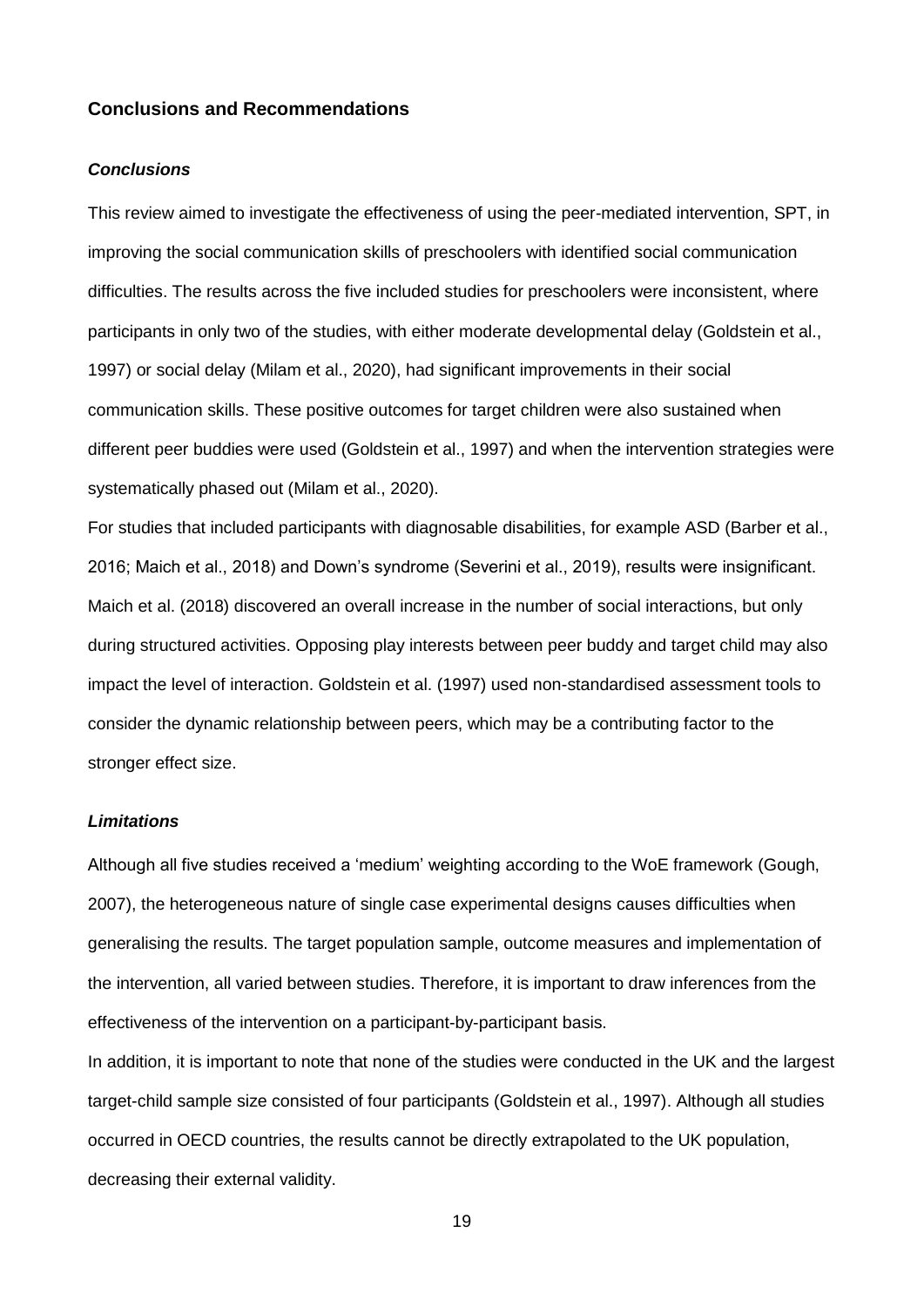Despite SPT being a naturally occurring intervention in an integrated preschool, two studies were conducted in researcher contrived environments (Barber et al., 2016; Severini et al., 2019). Furthermore, the studies that were conducted in a naturalistic setting also involved researcher training and input (Goldstein et al., 1997; Milam et al., 2020). Therefore, it is difficult to assume that the positive social communicative outcomes could be generalised within an educational setting, as school staff would be required to deliver the intervention.

#### *Recommendations*

For integrated preschools, SPT is a feasible intervention that holds promising implications when characteristics of the target child and peer buddy are carefully considered. EPs can encourage settings to consider the individual characteristics of the target child's disability when deciding the most appropriate social skills-based intervention. To access the benefits of SPT, target children need a basic or limited ability to engage in functional play prior to receiving additional support, as this intervention provides an opportunity to develop these skills further. Where children display no social communication skills, a more comprehensive intervention package that involves one-to-one adult input may be more suitable.

Whilst it is important to consider the needs of the target child, it is also beneficial to consider the appropriateness of the peer buddies. Milam et al. (2020) created a comprehensive inclusion criterion for peer buddies, which included: chronological age of 36 months; consistent attendance; frequent interaction with peers; and ability to attend during teacher lead activities. Settings should consider these factors when selecting peer buddies, as they may impact the effectiveness of SPT outcomes.

Variations in the peer buddy training programmes were also noted. Significant effects occurred in research where sensitivity training was included (Goldstein et al., 1997) and additional booster session to refresh the content following extended school breaks occurred (Milam et al., 2020). A bespoke training package for peer buddies and target children that cater specifically for the presenting needs may be most appropriate.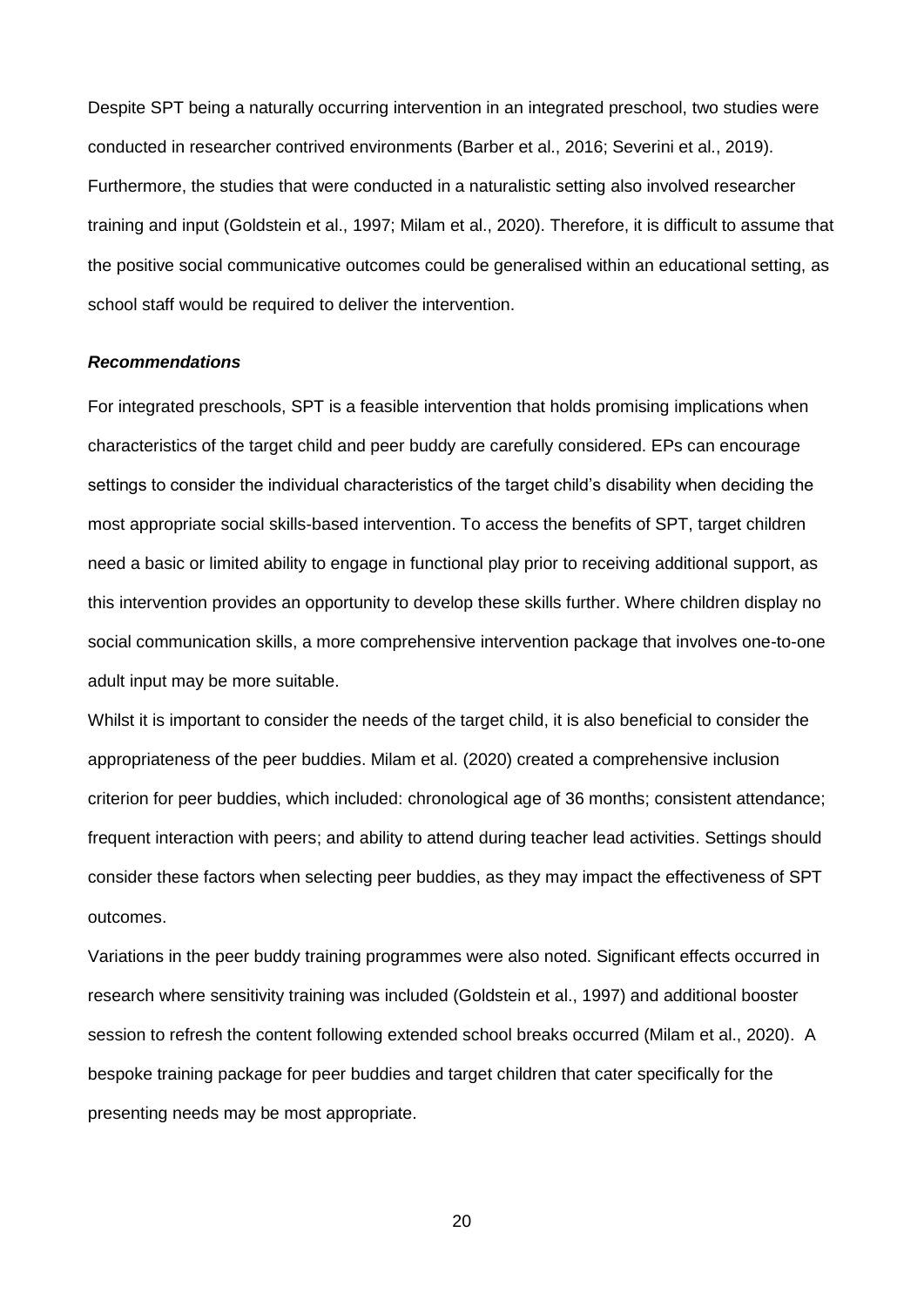### *Further Research*

Future research should consider investigating the long-term impact of SPT on the attitudes towards children with identified social-communication difficulties. Case studies have revealed a qualitative difference between friendships with two typically developing peers and friendships between a typically developing peer and child with SEN, which often mirrors a 'helper-helpee' dynamic (Van der Klift & Kunc, 2002). Although SPT aims to equip typically developing children with the relevant strategies to engage with their target peers, this may also discourage the authenticity of a reciprocated friendship. Therefore, it would be worthwhile to investigate whether SPT has a longterm impact on children's understanding and social schemas towards children with disabilities. It is also recommended for future research to be conducted in the UK and to utilise their teaching staff to deliver and implement SPT, to provide more externally valid conclusions.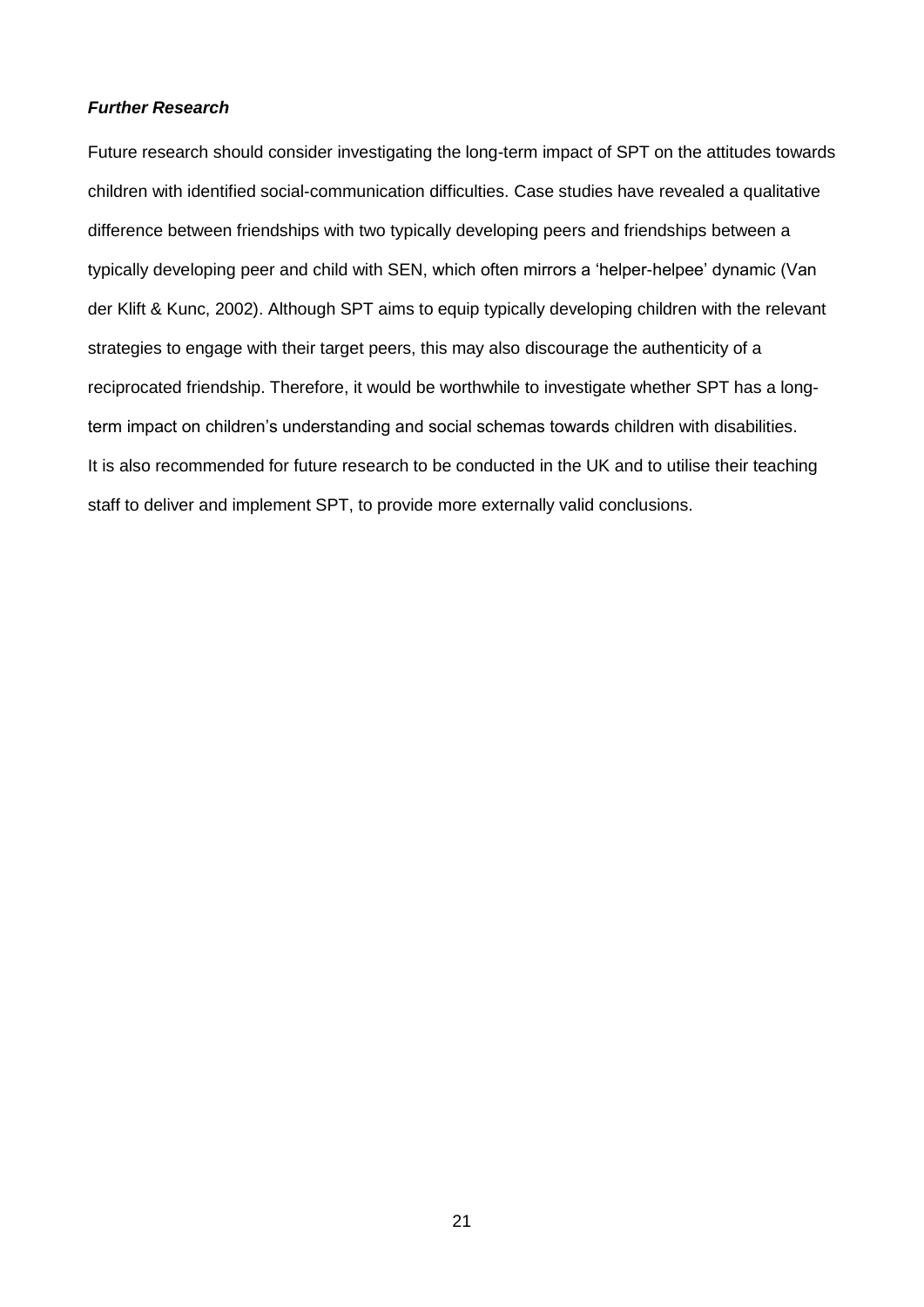### **References**

- Bandura, A. (1977). Self-efficacy: Toward a unifying theory of behavioral change. *Psychological Review, 84*(2), 191-215. [https://doi.org/10.1037/0033-295X.84.2.191](https://psycnet.apa.org/doi/10.1037/0033-295X.84.2.191)
- Barber, A. B., Saffo, R. W., Gilpin, A. T., Craft, L. D., & Goldstein, H. (2015). Peers as clinicians: Examining the impact of Stay Play Talk on social communication in young preschoolers with autism. *Journal of Communication Disorders, 59*, 1-15.

<https://doi.org/10.1016/j.jcomdis.2015.06.009>

- Cashin, A., & Barker, P. (2009). The triad of impairment in autism revisited. *Journal of Child and Adolescent Psychiatric Nursing, 22*(4), 189-193. [https://doi.org/10.1111/j.1744-](https://doi.org/10.1111/j.1744-6171.2009.00198.x) [6171.2009.00198.x](https://doi.org/10.1111/j.1744-6171.2009.00198.x)
- Chang, Y., & Locke, J. (2016). A systematic review of peer-mediated interventions for children with autism spectrum disorder. *Research in Autism Spectrum Disorders, 27*, 1-10. <https://doi.org/10.1016/j.rasd.2016.03.010>
- Department for Education and Department for Health (DfE & DH). (2014). *Special educational needs and disability code of practice: 0 to 25 years.* London: The Stationery Office. <https://www.gov.uk/government/publications/send-code-of-practice-0-to-25>
- Department for Education and Department for Health (DfE & DH). (2015). *Special educational needs and disability code of practice: 0 to 25 years.* London: The Stationery Office. (Revised January 2015).

[https://assets.publishing.service.gov.uk/government/uploads/system/uploads/attachment\\_d](https://assets.publishing.service.gov.uk/government/uploads/system/uploads/attachment_data/file/398815/SEND_Code_of_Practice_January_2015.pdf) [ata/file/398815/SEND\\_Code\\_of\\_Practice\\_January\\_2015.pdf](https://assets.publishing.service.gov.uk/government/uploads/system/uploads/attachment_data/file/398815/SEND_Code_of_Practice_January_2015.pdf)

- Department for Education (2014). *Early years: Guide to the 0 to 25 SEND code of practice. Advice*  for early years providers that are funded by the local authority. London: Department for Education. <https://www.gov.uk/government/publications/send-guide-for-early-years-settings>
- Goldstein, H., English, K., Shafer, K., & Kaczmarek, L. (1997). Interaction among preschoolers with and without disabilities: Effects of across-the-day peer intervention. *Journal of Speech, Language, and Hearing Research, 40*(1), 33-48. <https://doi.org/10.1044/jslhr.4001.33>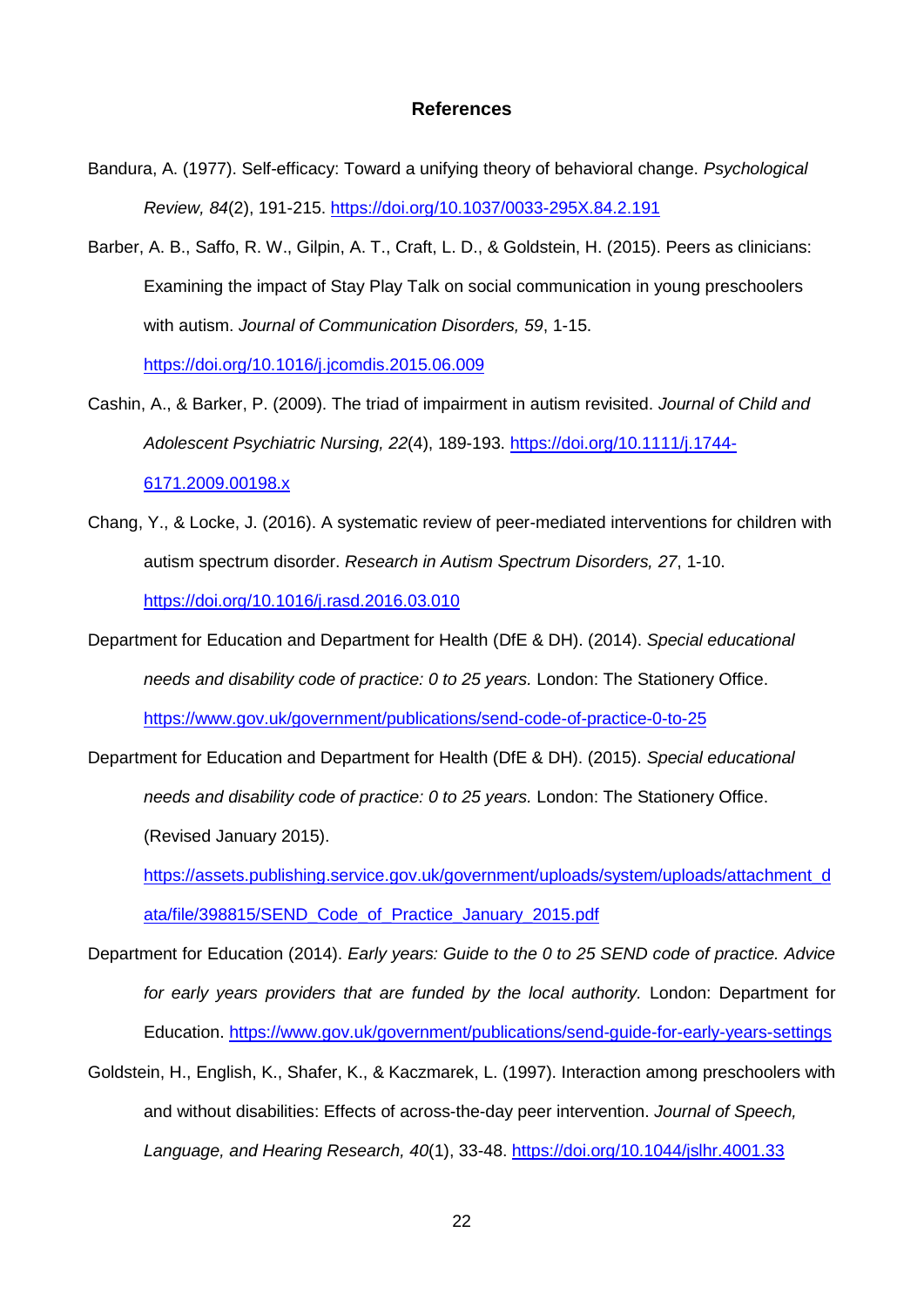- Gough, D. (2007). Weight of Evidence: A framework for the appraisal of the quality and relevance of evidence. *Research Papers in Education*, *22*(2), 213–228. <https://doi.org/10.1080/02671520701296189>
- Gresham, F. M., Elliott, S. N., & Kettler, R. J. (2010). Base rates of social skills acquisition/performance deficits, strengths, and problem behaviors: An analysis of the social skills improvement system – rating scales. *Psychological Assessment 22*(4), 809– 815.
- Guralnick, M. J., Connor, R. T., & Johnson, L. C. (2011). The peer social networks of young children with down syndrome in classroom programmes. *Journal of Applied Research in Intellectual Disabilities, 24*(4), 310-321. <https://doi.org/10.1111/j.1468-3148.2010.00619.x>
- Honig, A., & McCarron, P. A. (1988). Prosocial behaviors of handicapped and typical peers in an integrated preschool. *Early Child Development and Care, 33*(1-4), 113-125. <https://doi.org/10.1080/0300443880330109>
- Horner, R. H., Carr, E. G., Halle, J., McGee, G., Odom, S., & Wolery, M. (2005). The use of singlesubject research to identify evidence-based practice in special education. *Exceptional Children*, *71*(2), 165–179. [https://doi.org/10.1177/001440290507100203](https://doi.org/10.1177%2F001440290507100203)
- Jacobson, N. S., & Truax, P. (1991). Clinical significance: A statistical approach to defining meaningful change in psychotherapy research. *Journal of Consulting and Clinical Psychology, 59*(1), 12–19. [https://doi.org/10.1037/10109-042](https://psycnet.apa.org/doi/10.1037/10109-042)
- Kalfus, G. R. (1984). Peer Mediated Intervention. *Child & Family Behavior Therapy, 6*(1), 17-43. [https://doi.org/10.1300/J019v06n01\\_02](https://doi.org/10.1300/J019v06n01_02)
- Katz, E., & Girolametto, L. (2013). Peer-mediated intervention for preschoolers with ASD implemented in early childhood education settings. *Topics in Early Childhood Special Education, 33*(3), 133-143. [https://doi.org/10.1177/0271121413484972](https://doi.org/10.1177%2F0271121413484972)
- Ledford, J. R., Osborne, K., & Chazin, K. T. (2016). Stay, play, talk procedures. *Evidence-based Instructional Practices for Young Children with Autism and Other Disabilities.* <http://ebip.vkcsites.org/stay-play-talk-procedures>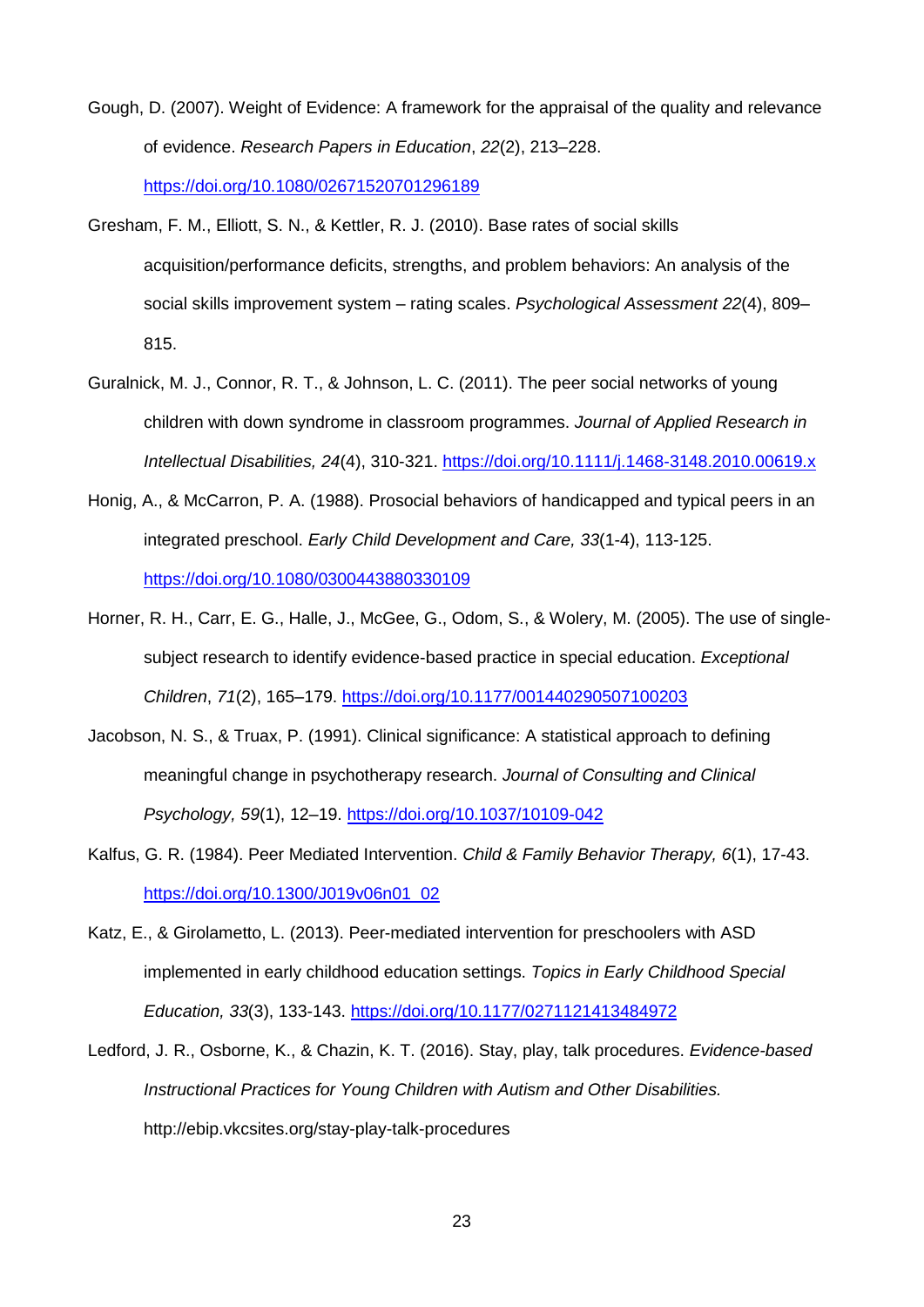- Maich, K., Hall, C. L., Van Rhijn, T. M., & Squires, K. (2018). Investigating Stay, Play, & Talk: A peer-mediated social skills intervention for young children with autism spectrum disorder and other social challenges. *Exceptionality Education International*, *28*(2), 82–104. <https://doi.org/10.5206/eei.v28i2.7766>
- Malecki, C. K., & Elliott, S. N. (2002). Children's social behaviors as predictors of academic achievement: A longitudinal analysis. *School Psychology Quarterly, 17*(1), 1-23. [https://doi.org/10.1521/scpq.17.1.1.19902](https://psycnet.apa.org/doi/10.1521/scpq.17.1.1.19902)
- Mashburn, A. J., Pianta, R. C., Hamre, B. K., Downer, J. T., Barbarin, O. A., Bryant, D., Burchinal, M., Early, D. M., & Howes, C. (2008). Measures of classroom quality in prekindergarten and children's development of academic, language, and social skills. *Child Development*, *79*(3), 732-749. <https://doi.org/10.1111/j.1467-8624.2008.01154.x>
- McLeod, S. A. (2016, February 5). *Bandura - social learning theory*. Simply Psychology. <https://www.simplypsychology.org/bandura.html>
- Milam, M. E., Hemmeter, M. L., & Barton, E. E. (2020). The effects of systematic instruction on preschoolers' use of Stay-Play-Talk with their peers with social delays. *Journal of Early Intervention, 43*(1), 80-96. [https://doi.org/10.1177/1053815119900253](https://doi.org/10.1177%2F1053815119900253)
- Norbury, C. F. (2014). Practitioner Review: Social (pragmatic) communication disorder conceptualization, evidence and clinical implications. *Journal of Child Psychology and Psychiatry, 55*(3), 204-216. <https://doi.org/10.1111/jcpp.12154>
- Odom, S. L., Buysse, V., & Soukakou, E. (2011). Inclusion for young children with disabilities. *Journal of Early Intervention, 33*(4), 344-356. [https://doi.org/10.1177/1053815111430094](https://doi.org/10.1177%2F1053815111430094)
- Petersen, M. C., Kube, D. A., & Palmer, F. B. (1998). Classification of developmental delays. *Seminars Paediatric Neurology, 5*(1), 2-14. [https://doi.org/10.1016/S1071-9091\(98\)80012-0](https://doi.org/10.1016/S1071-9091(98)80012-0)

Petticrew, M., & Roberts, H. (2003). Evidence, hierarchies, and typologies: Horses for courses. *Journal of Epidemiology and Community Health*, *57*(7), 527–529. <http://dx.doi.org/10.1136/jech.57.7.527>

Rogers, S. J. (2000). Interventions That facilitate socialization in children with autism. *Journal of Autism and Developmental Disorders, 30*(5), 399-409.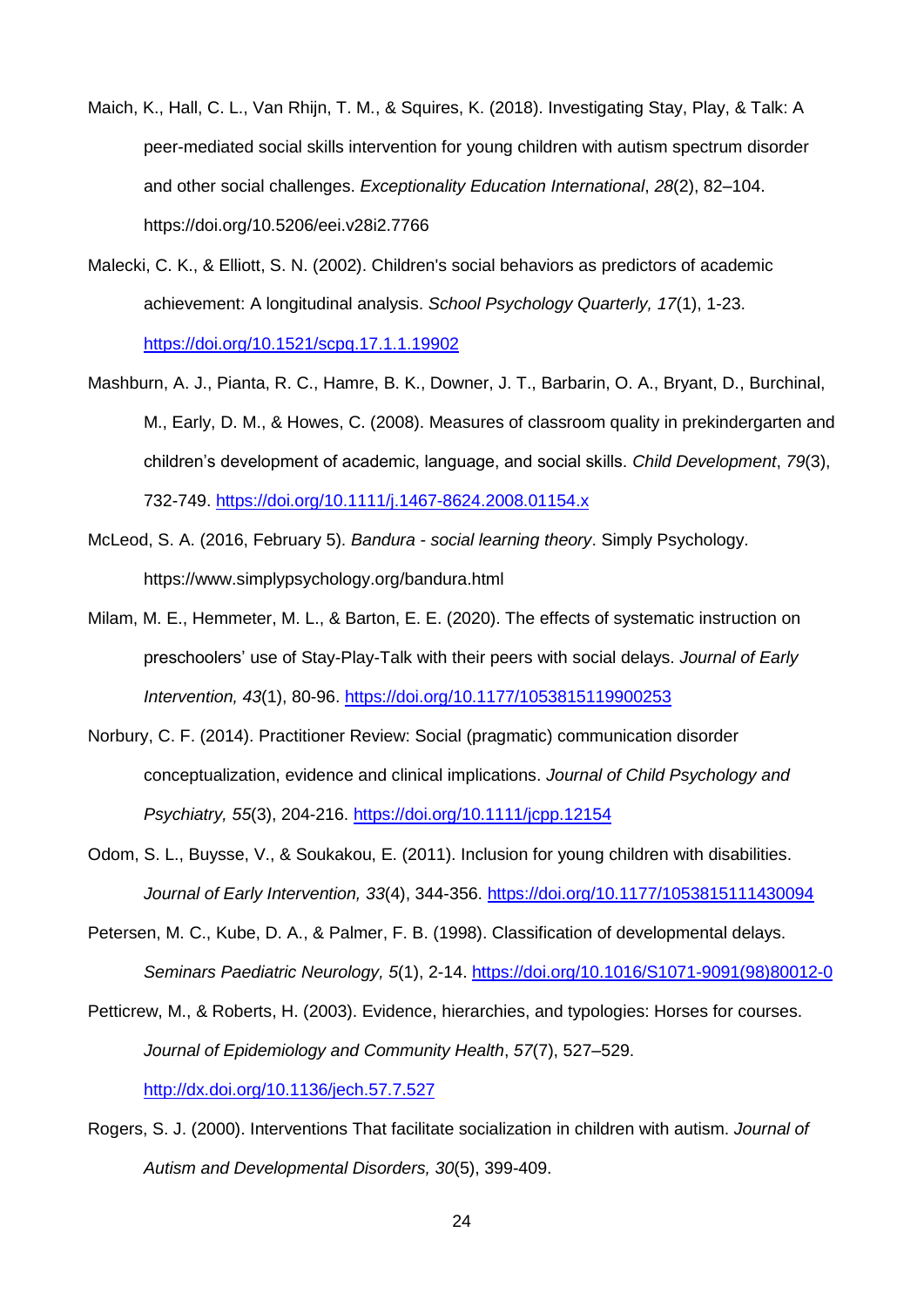- Severini, K. E., Ledford, J. R., Barton, E. E., & Osborne, K. C. (2019). Implementing Stay-Play-Talk with children who use AAC. *Topics in Early Childhood Special Education, 38*(4), 220-233. [https://doi.org/10.1177/0271121418776091](https://doi.org/10.1177%2F0271121418776091)
- Strain, P. S., & Bovey, E. H. (2011). Randomized, controlled trial of the LEAP model of early intervention for young children with autism spectrum disorders. *Topics in Early Childhood Special Education, 31*(3), 133-15. [https://doi.org/10.1177/0271121411408740](https://doi.org/10.1177%2F0271121411408740)
- Tate, R. L., Perdices, M., Rosenkoetter, U., Shadish, W., Vohra, S., Barlow, D. H., Wilson, B., Horner, R., Kazdin, A., Kratochwill, T., McDonald, S., Sampson, M., Shamseer, L., Togher, L., Albin, R., Backman, C., Douglas., J., Evans, J. J., Gast, D., … Wilson, B. (2016). The single-case reporting guideline in behavioural interventions (SCRIBE) 2016 Statement. *Journal of Clinical Epidemiology, 73*, 142-152. <https://doi.org/10.2522/ptj.2016.96.7.e1>
- UNESCO (2009). *Policy guidelines on inclusion in education*. Paris: UNESCO. <https://unesdoc.unesco.org/ark:/48223/pf0000177849>
- Van der Klift, E., & Kunc, N. (2002) Beyond benevolence. In J.S. Thousand., R.A. Villa and A.I. Nevin (eds) *Creativity and Collaborative Learning: The Practical Guide to Empowering Student, Teachers, and Families* (pp. 21-8). Baltimore, MD: Paul H. Brook.
- Vannest, K.J., Parker, R.I., [Gonen, O.,](http://www.mogonen.com/) & [Adiguzel, T.](http://www.tufanadiguzel.com/) (2016). Single Case Research: Web based calculators for SCR analysis. (Version 2.0) [Web-based application]. College Station, TX: Texas A&M University. Retrieved Friday 5th February 2021. Available from [singlecaseresearch.org](http://www.singlecaseresearch.org/)
- Wing, L., & Gould, J. (1979). Severe impairments of social interaction and associated abnormalities in children: Epidemiology and classification. *Journal of Autism and Developmental Disorders, 9*(1), 11-29.
- Wolery, M., & Ezell, H. K. (1993). Subject descriptions and single-subject research. *Journal of Learning Disabilities*, *26*(10), 642-64. [https://doi.org/10.1177/002221949302601001](https://doi.org/10.1177%2F002221949302601001)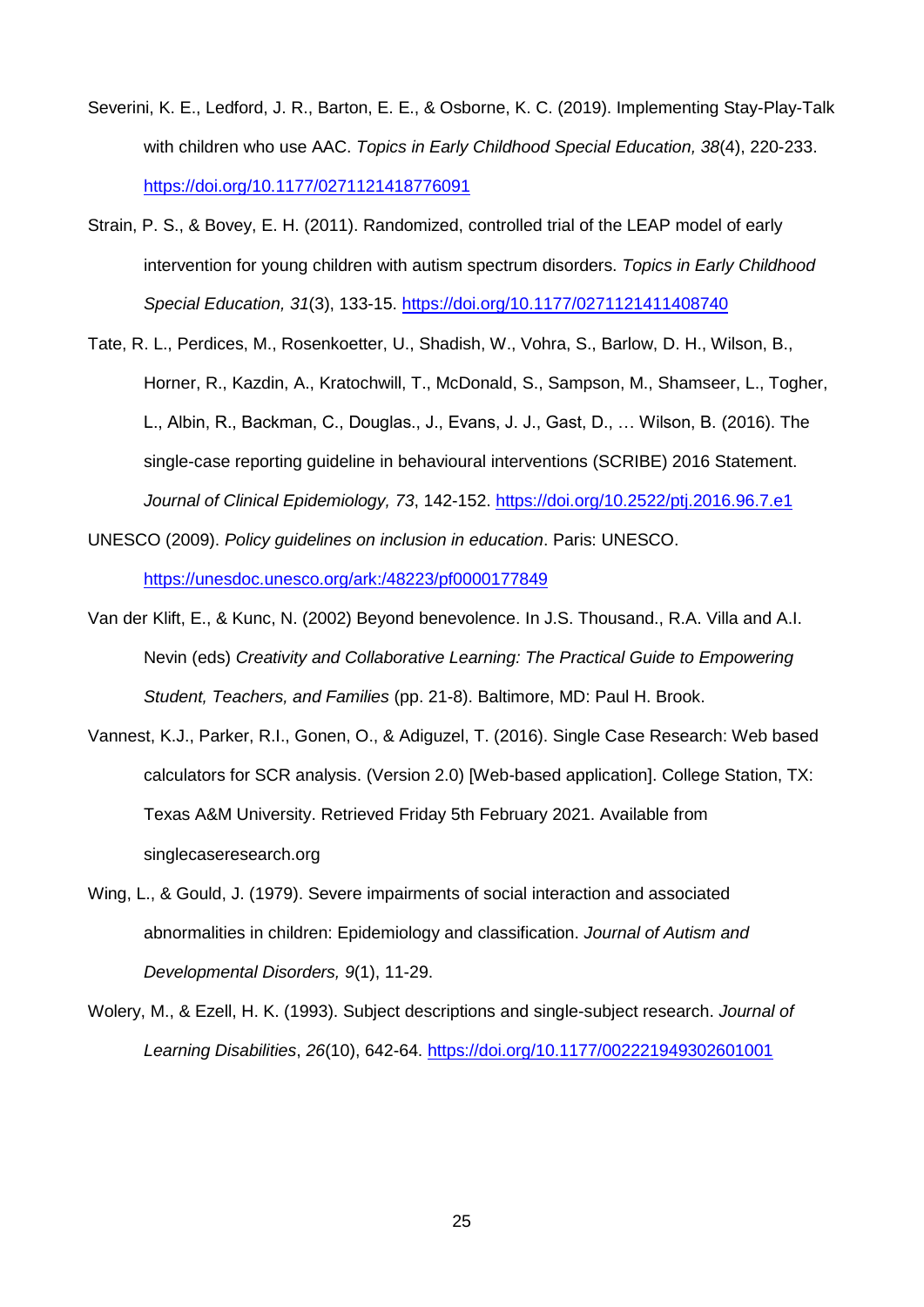# **Appendix A: Details of Excluded Studies**

# **Table A1**

# *List of excluded studies at full review*

| Reference                                                                                                                                                                                                                                                                                                                                                      | Criteria<br>Number | Rationale                                                                                          |
|----------------------------------------------------------------------------------------------------------------------------------------------------------------------------------------------------------------------------------------------------------------------------------------------------------------------------------------------------------------|--------------------|----------------------------------------------------------------------------------------------------|
| Hughett, K., Kohler, F. W., & Raschke, D. (2013). The effects of a buddy skills package<br>on preschool children's social interactions and play. Topics in Early Childhood Special<br>Education, 32(4), 246-254. https://doi.org/10.1177/0271121411424927                                                                                                      | 6                  | Buddy skill Package, not the Stay, Play,<br>Talk intervention.                                     |
| Osborne, K., Ledford, J. R., Martin, J., & Thorne, K. (2019). Component Analysis of<br>Stay, Play, Talk Interventions With and Without Self-Monitored Group Contingencies<br>and Recorded Reminders. Topics in Early Childhood Special Education, 39(1), 5-18.<br>https://doi.org/10.1177/0271121418815236                                                     | 3                  | Peer confederates used a whole class of<br>children with and without identifiable<br>disabilities. |
| Thiemann-Bourque, K. S., McGuff, S., & Goldstein, H. (2017). Training peer partners to<br>use a speech-generating device With classmates with autism spectrum disorder:<br>Exploring communication outcomes across preschool contexts. Journal of Speech,<br>Language, and Hearing Research, 60(9), 2648-2662.<br>https://doi.org/10.1044/2017 JSLHR-L-17-0049 | 6                  | Peer-mediated intervention that does not<br>involve Stay, Play, Talk                               |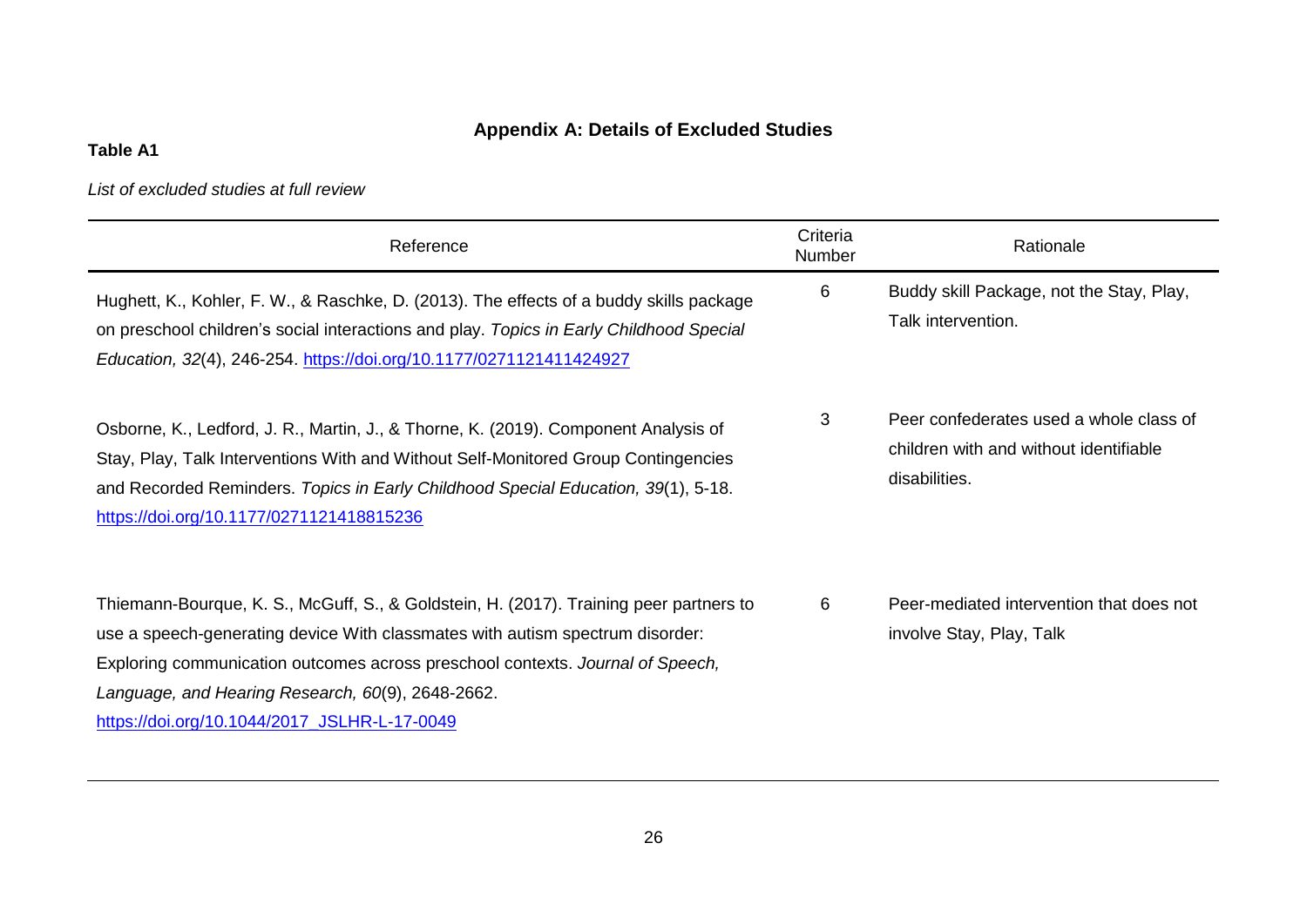| Van Rhijn, T., Osborne, C., Ranby, S., Maich, K., Hall, C., Rzepecki, L., & Hemmerich,           | 2 | Stay, Play, Talk was implemented on a       |
|--------------------------------------------------------------------------------------------------|---|---------------------------------------------|
| A. (2019). Peer play in inclusive child care settings: Assessing the impact of Stay, Play,       |   | whole-class level with typically developing |
| & Talk, a peer-mediated social skills program. Child Care in Practice: Northern Ireland          |   | children.                                   |
| Journal of Multi-disciplinary Child Care Practice, 27(3), 1-15.                                  |   |                                             |
| https://doi.org/10.1080/13575279.2019.1588707                                                    |   |                                             |
|                                                                                                  |   |                                             |
| Whittaker, J. E. V., Williford, A. P., Carter, L. M., Vitiello, V. E., & Hatfield, B. E. (2018). | 6 | Intervention involved Teacher-Child         |
| Using a standardized task to assess the quality of teacher-child dyadic interactions in          |   | Structures Play Task (TC-SPT).              |
| preschool. Early Education and Development, 29(2), 266-287.                                      |   |                                             |
| https://doi.org/10.1080/10409289.2017.1387960                                                    |   |                                             |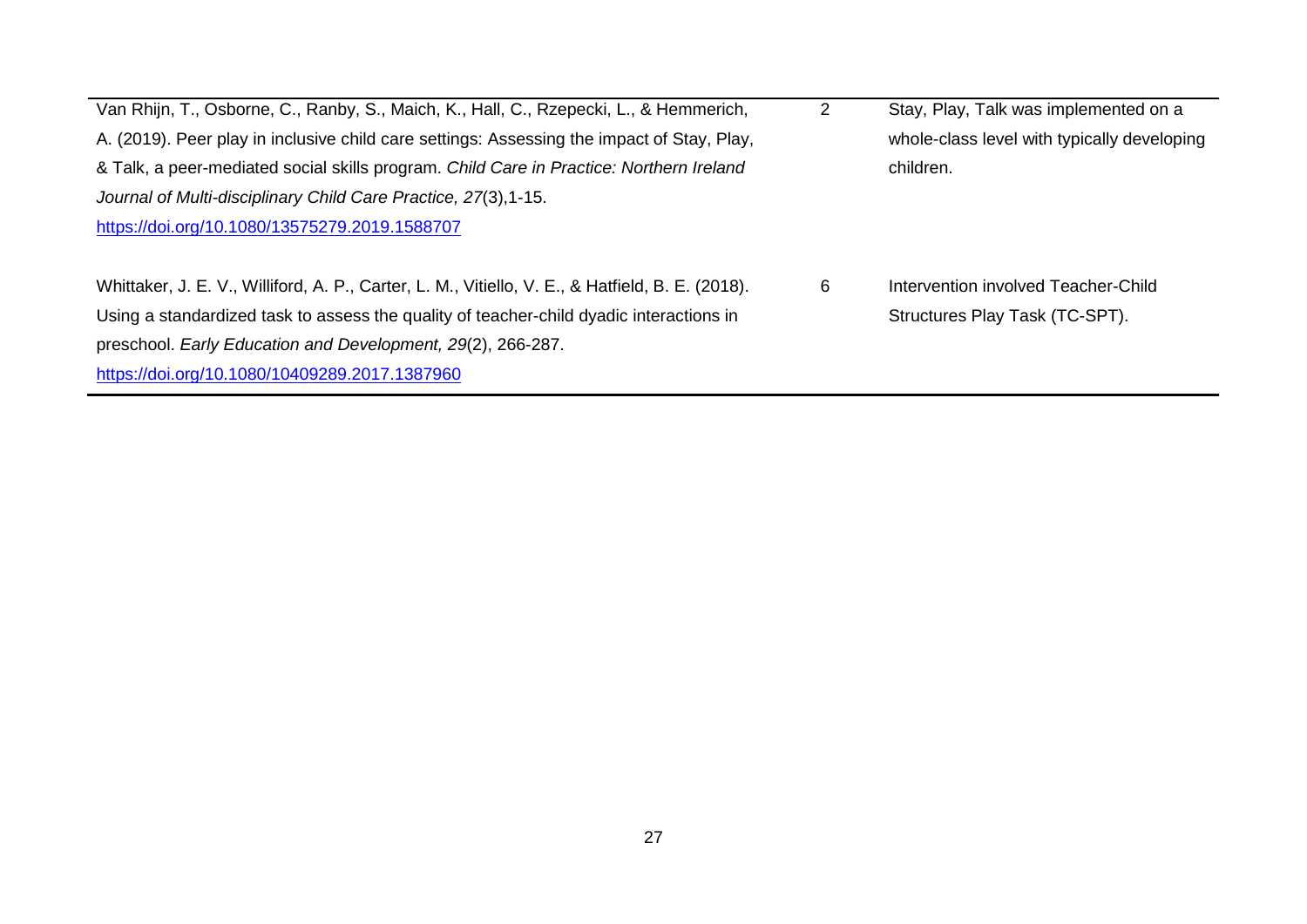# **Appendix B: Details of Included Studies**

# **Table B1**

*Overview of the Included Studies: Mapping the Field* 

|         |                               | <b>Study Design</b>                                             | Sample<br><b>Size</b>                    | Peer<br>Groupings | Setting                                          | Presenting<br>Difficulty for TC                  | Intervention                                                                                         | Country | <b>Outcome Variable</b><br>for TC                                                                                                               |
|---------|-------------------------------|-----------------------------------------------------------------|------------------------------------------|-------------------|--------------------------------------------------|--------------------------------------------------|------------------------------------------------------------------------------------------------------|---------|-------------------------------------------------------------------------------------------------------------------------------------------------|
| $1_{-}$ | Barber et<br>al. (2015)       | <b>Multiple</b><br>baseline<br>across<br>participants<br>design | $N=6$                                    | <b>Dyads</b>      | <b>University Child</b><br>Development<br>Centre | <b>ASD</b>                                       | SPT over<br>16, 20-min<br>intervention<br>sessions<br>(twice a<br>week for 8<br>weeks)               | U.S.    | Combined initiation<br>and response<br>("social interaction")<br>Early<br>Communicative<br>Index                                                |
| 2.      | Goldstein<br>et al.<br>(1997) | <b>Multiple</b><br>baseline<br>across<br>participants<br>design | Cohort 1:<br>$N=8$<br>Cohort 2:<br>$N=8$ | <b>Dyads</b>      | Developmentally<br>integrated<br>preschool       | Moderate<br>Developmental<br><b>Disabilities</b> | <b>SPT</b><br>occurred<br>during three<br>time points:<br>free play,<br>snack time,<br>activity time | U.S.    | Number of social<br>interactions per 10-<br>min sample with<br>class peers                                                                      |
| 3.      | Maich et<br>al. (2018)        | Single-<br>subject AB<br>design                                 | $N=3$                                    | Whole<br>class    | Child care<br>centre                             | <b>ASD</b>                                       | Four step<br>training<br>procedure                                                                   | Canada  | Mean social<br>interactions across<br>10-min data<br>collection<br>Researcher-created<br><b>Social Skills</b><br>Questionnaire for<br><b>TC</b> |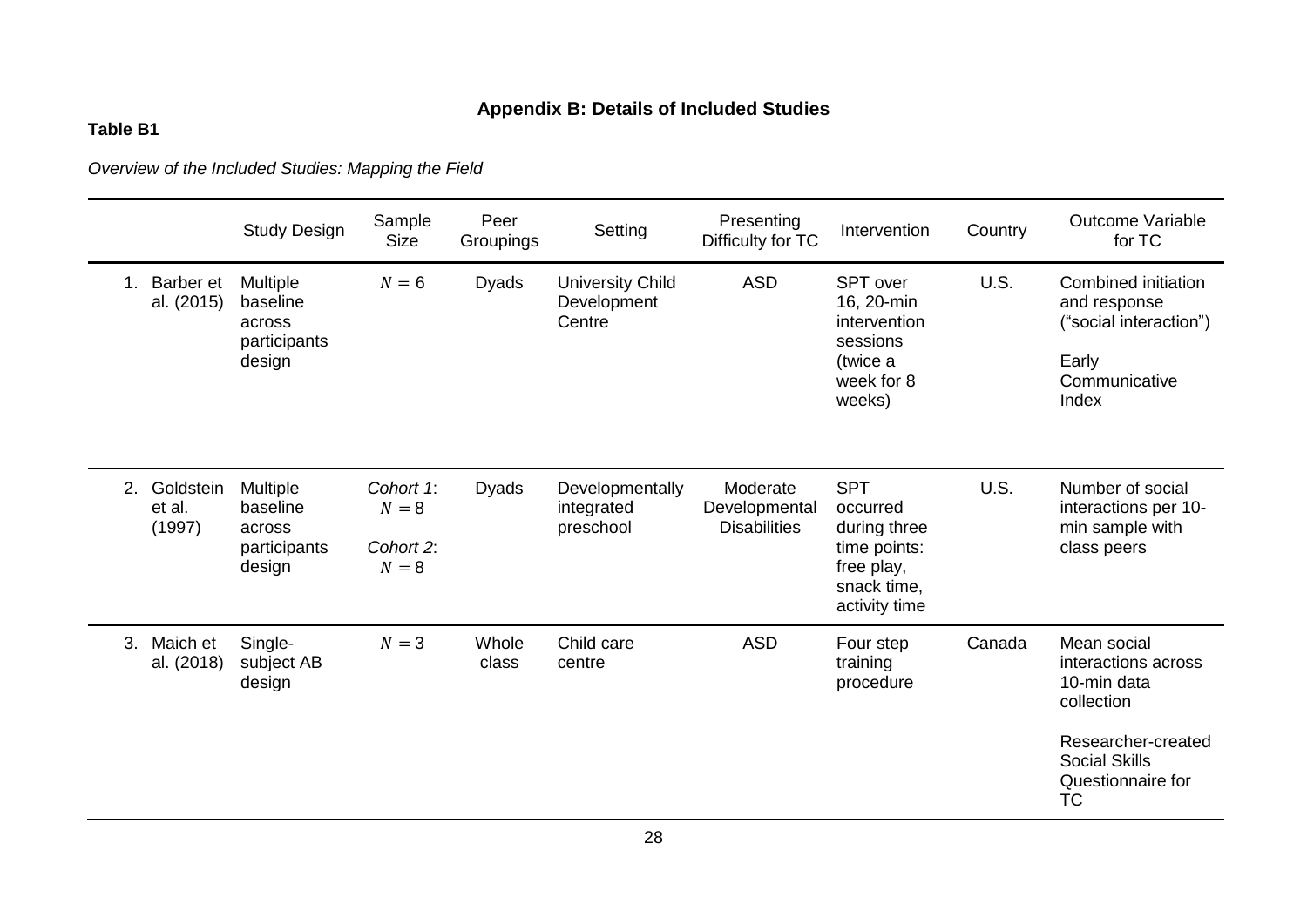| 4. | Milam et<br>al. (2020)          | <b>Multiple</b><br>probe design | $N=9$ | Triads | Community child<br>care centre                               | Social delay       | Four step<br>training<br>procedure           | U.S. | Duration of social<br>play                            |
|----|---------------------------------|---------------------------------|-------|--------|--------------------------------------------------------------|--------------------|----------------------------------------------|------|-------------------------------------------------------|
|    | 5. Severini<br>et al.<br>(2019) | A-B-A-B<br>withdrawal<br>design | $N=6$ | Triads | University-<br>based inclusive<br>early childhood<br>program | Down's<br>syndrome | <b>SPT with</b><br>high-tech<br>AAC training | U.S. | Number of social<br>interactions<br>between PB and TC |

*Note.* TC refers to target child; PB refers to peer buddy; AAC refers to Augmentative and Alternative Communication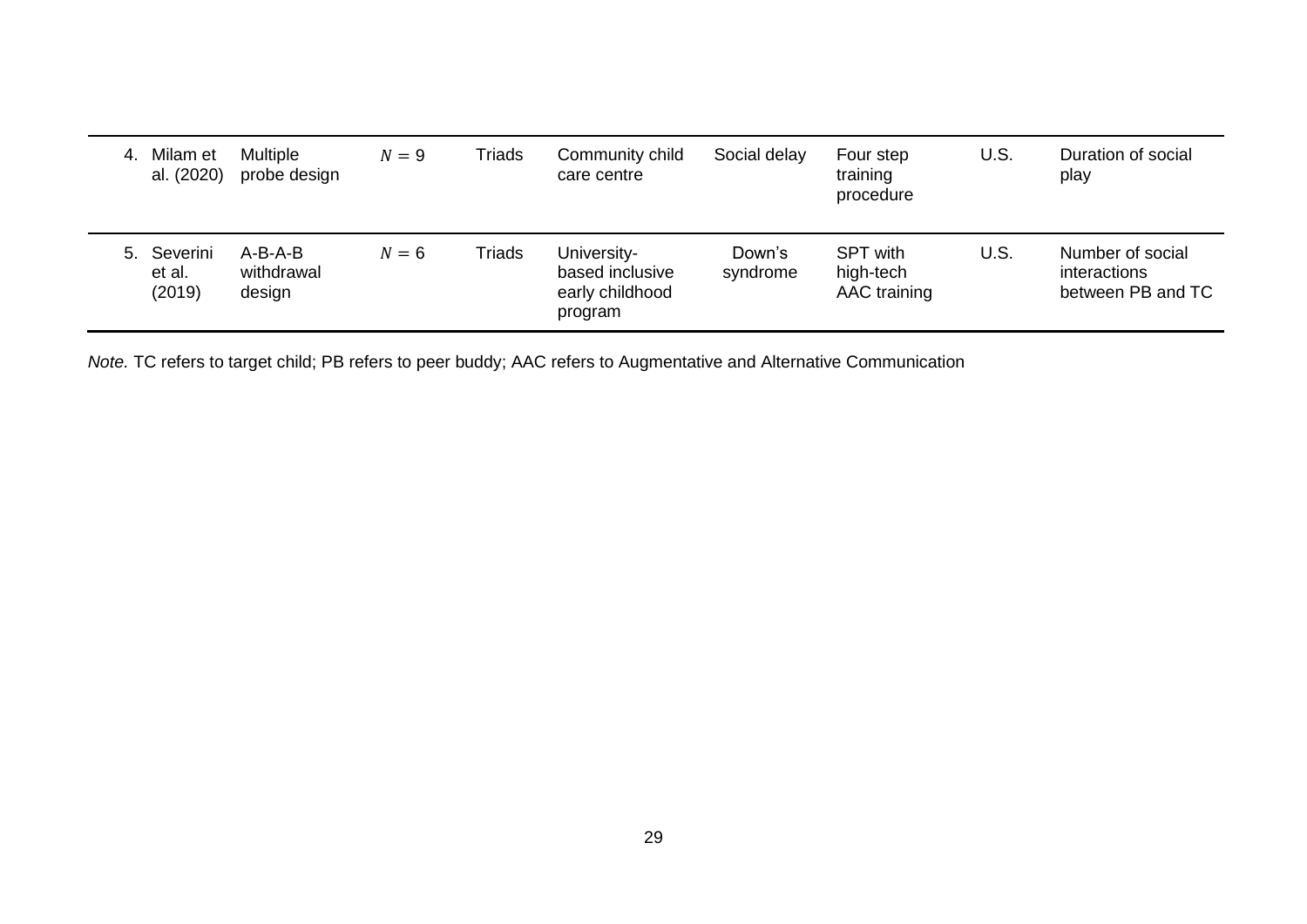# **Appendix C: WoE A Coding Protocols**

## *Coding protocol: Barber et al. (2015)*

## **Coding Protocol: Single – Subject Research Design**

.

Adapted from Horner et al. (2005), The Use of Single-Subject Research to Identify Evidence-Based Practice in Special Education

**Date**: 25.01.2021

### **Full Study Reference**:

- Barber, A. B., Saffo, R. W., Gilpin, A. T., Craft, L. D., & Goldstein, H. (2015). Peers as clinicians: Examining the impact of Stay Play Talk on social communication in young preschoolers with autism. *Journal of Communication Disorders, 59*, 1-15. <https://doi.org/10.1016/j.jcomdis.2015.06.009>
	- *1. Description of Participants and Settings*
	- (a) Participants are described with sufficient detail to allow others to select individuals with similar characteristics (e.g., age, gender, disability, diagnosis).



All of the criteria are fulfilled  $= 3$ 



Mostly all of the criteria are fulfilled  $= 2$ 



Limited criteria are fulfilled  $= 1$ 

- None of the criteria are fulfilled  $= 0$
- (b) The process for selecting participants is described with replicable precision.



 $\overline{X}$  All of the criteria are fulfilled = 3



Mostly all of the criteria are fulfilled  $= 2$ 



Limited criteria are fulfilled  $= 1$ 



None of the criteria are fulfilled =  $0$ 

(c) Critical features of the physical setting are described with sufficient precision to allow replication.



All of the criteria are fulfilled  $= 3$ 



Mostly all of the criteria are fulfilled  $= 2$ 

Limited criteria are fulfilled  $= 1$ 

None of the criteria are fulfilled  $= 0$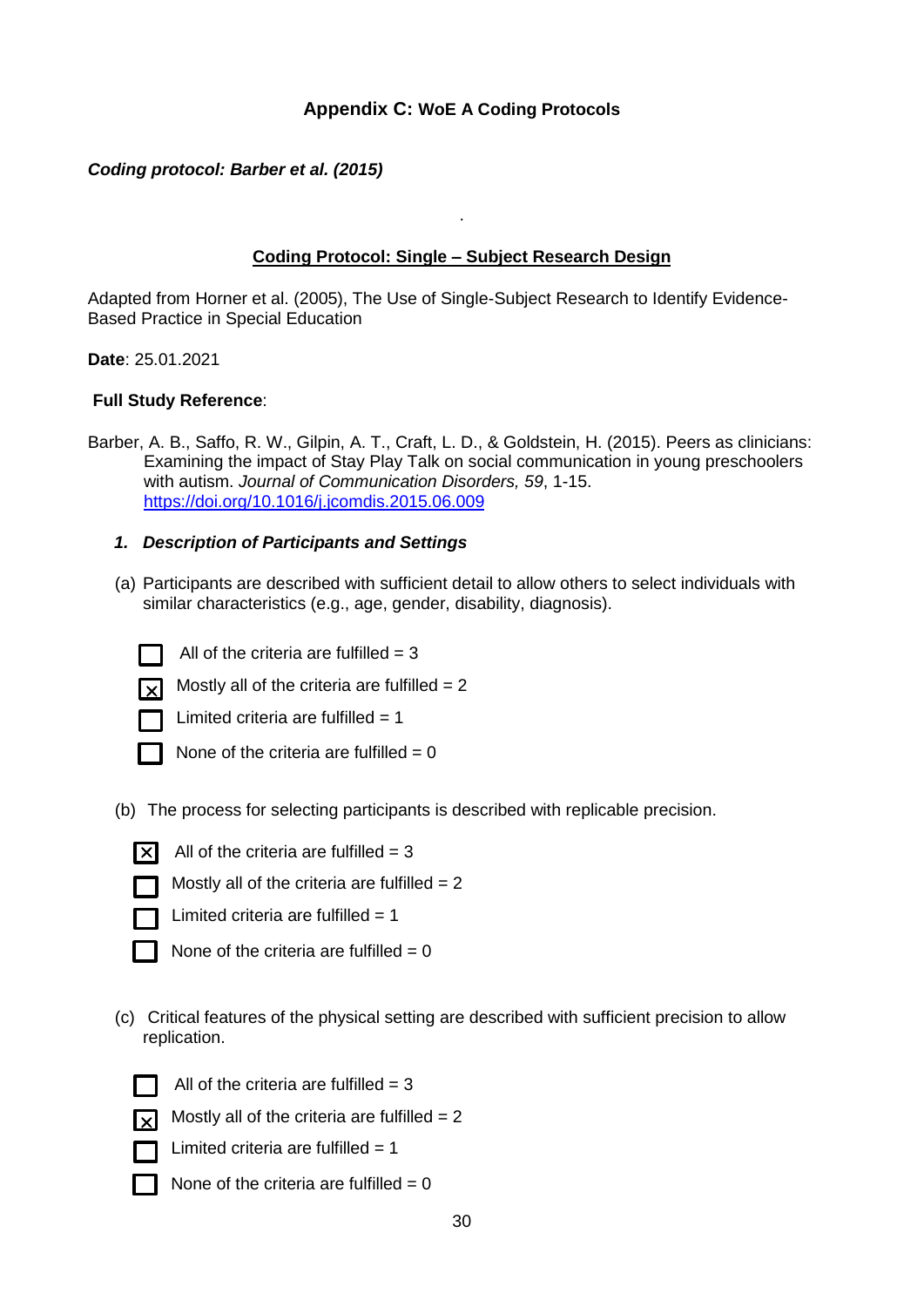## *2. Dependent Variable*

- (a) Dependent variable is described with operational precision.
	- $\overline{\mathsf{x}}$
- All of the criteria are fulfilled  $= 3$

Mostly all of the criteria are fulfilled  $= 2$ 

- 
- Limited criteria are fulfilled  $= 1$
- 
- 
- None of the criteria are fulfilled  $= 0$
- (b) Each dependent variable is measured with a procedure that generates a quantifiable index.



- All of the criteria are fulfilled  $= 3$
- 
- Limited criteria are fulfilled  $= 1$



None of the criteria are fulfilled  $= 0$ 

Mostly all of the criteria are fulfilled  $= 2$ 

(c) Measurement of the dependent variable is valid and described with replicable precision.



- All of the criteria are fulfilled  $= 3$
- Mostly all of the criteria are fulfilled  $= 2$



Limited criteria are fulfilled  $= 1$ 



- None of the criteria are fulfilled  $= 0$
- (d) Dependent variables are measured repeatedly over time.



All of the criteria are fulfilled  $= 3$ 



Mostly all of the criteria are fulfilled  $= 2$ 



Limited criteria are fulfilled  $= 1$ 



(e) Data are collected on the reliability or interobserver agreement associated with each dependent variable, and IOA levels meet the minimal standards (e.g., IOA =  $80\%$ ; Kappa = 60%).





All of the criteria are fulfilled  $= 3$ 





Mostly all of the criteria are fulfilled  $= 2$ 



- Limited criteria are fulfilled  $= 1$
- None of the criteria are fulfilled  $= 0$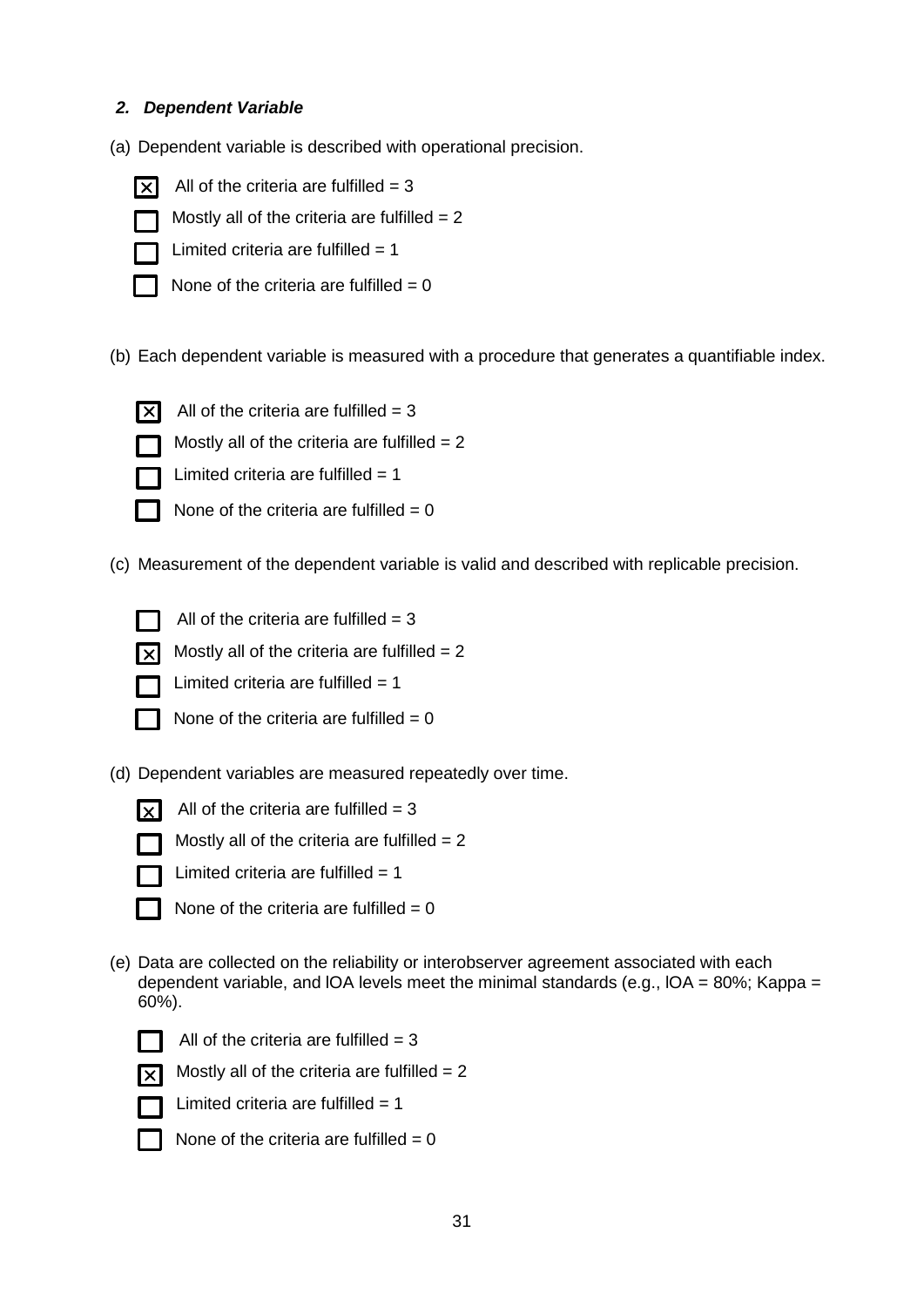## *3. Independent Variable*

(a) Independent variable is described with replicable precision.



K

All of the criteria are fulfilled  $= 3$ 

Mostly all of the criteria are fulfilled  $= 2$ 



Limited criteria are fulfilled  $= 1$ 

None of the criteria are fulfilled  $= 0$ 

(b) Independent variable is systematically manipulated and under the control of the experimenter.



All of the criteria are fulfilled  $= 3$ 



Limited criteria are fulfilled  $= 1$ 



None of the criteria are fulfilled  $= 0$ 

Mostly all of the criteria are fulfilled  $= 2$ 

(c) Overt measurement of the fidelity of implementation for the independent variable is highly desirable.



 $\overline{X}$  All of the criteria are fulfilled = 3

Mostly all of the criteria are fulfilled  $= 2$ 



Limited criteria are fulfilled  $= 1$ 

| None of the criteria are fulfilled $= 0$ |  |  |  |  |  |  |  |  |
|------------------------------------------|--|--|--|--|--|--|--|--|
|------------------------------------------|--|--|--|--|--|--|--|--|

## *4. Baseline*

(a) The majority of single-subject research studies will include a baseline phase that provides repeated measurement of a dependent variable and establishes a pattern of responding that can be used to predict the pattern of future performance, if introduction or manipulation of the independent variable did not occur.

All of the criteria are fulfilled  $= 3$ 

Mostly all of the criteria are fulfilled  $= 2$ 

| Limited criteria are fulfilled $= 1$ |  |
|--------------------------------------|--|
|--------------------------------------|--|

None of the criteria are fulfilled  $= 0$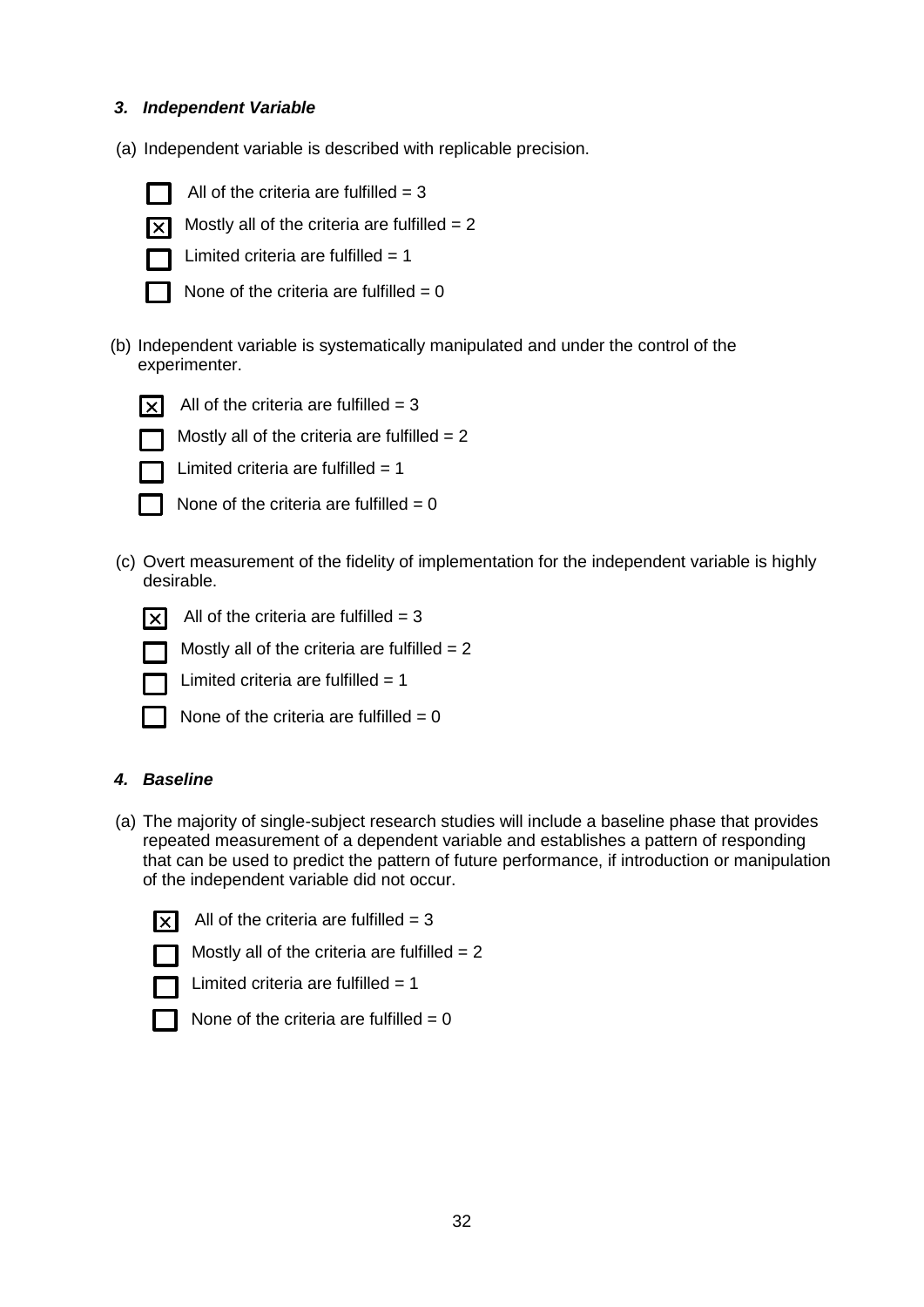(b) Baseline conditions are described with replicable precision.



All of the criteria are fulfilled  $= 3$ 



Mostly all of the criteria are fulfilled  $= 2$ 

Limited criteria are fulfilled  $= 1$ 

None of the criteria are fulfilled  $= 0$ 

## *5. Experimental control/internal validity*

(a) The design provides at least three demonstrations of experimental effect at three different points in time.



All of the criteria are fulfilled  $= 3$ 

Mostly all of the criteria are fulfilled  $= 2$ 



Limited criteria are fulfilled  $= 1$ 

None of the criteria are fulfilled  $= 0$ 

(b) The design controls for common threats to internal validity (e.g., permits elimination of rival hypotheses).

All of the criteria are fulfilled  $= 3$ 



Mostly all of the criteria are fulfilled  $= 2$ 



Limited criteria are fulfilled  $= 1$ 



None of the criteria are fulfilled  $= 0$ 

(c) The results document a pattern that demonstrates experimental control.



All of the criteria are fulfilled  $= 3$ 



Mostly all of the criteria are fulfilled  $= 2$ 



 $\overline{\mathbf{x}}$  Limited criteria are fulfilled = 1

None of the criteria are fulfilled  $= 0$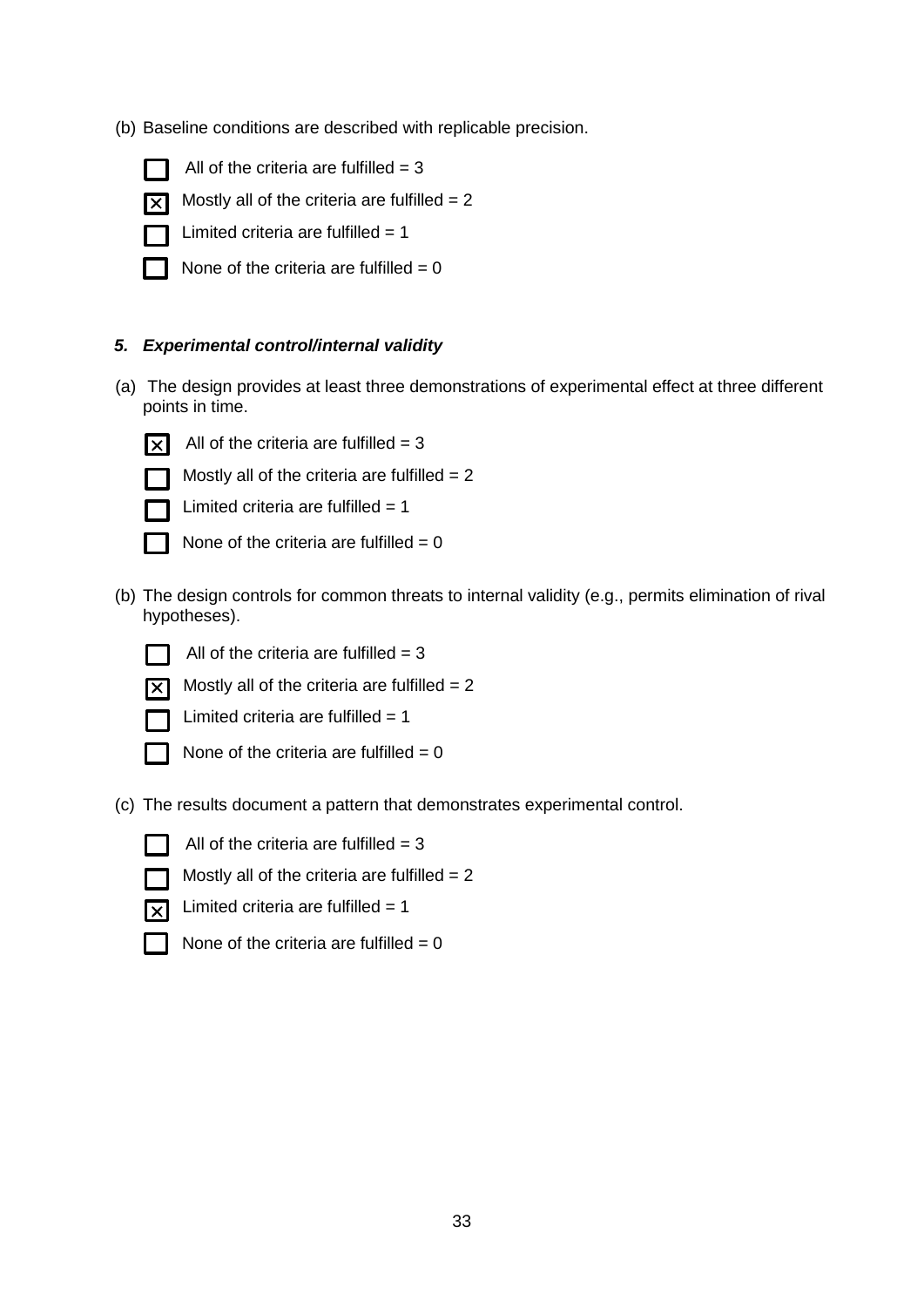## *6. External Validity*

(a) Experimental effects are replicated across participants, settings, or materials to establish external validity.



All of the criteria are fulfilled  $= 3$ 

Mostly all of the criteria are fulfilled  $= 2$ 



Limited criteria are fulfilled  $= 1$ 



None of the criteria are fulfilled  $= 0$ 

# *7. Social validity*

(a) The dependent variable is socially important.



All of the criteria are fulfilled  $= 3$ 



Mostly all of the criteria are fulfilled  $= 2$ Limited criteria are fulfilled  $= 1$ 

None of the criteria are fulfilled  $= 0$ 

(b) The magnitude of change in the dependent variable resulting from the intervention is socially important.



All of the criteria are fulfilled  $= 3$ 

Mostly all of the criteria are fulfilled  $= 2$ 



Limited criteria are fulfilled  $= 1$ 

None of the criteria are fulfilled  $= 0$ 

(c) Implementation of the independent variable is practical and cost effective.





Mostly all of the criteria are fulfilled  $= 2$ 

Limited criteria are fulfilled  $= 1$ 



None of the criteria are fulfilled  $= 0$ 

(d) Social validity is enhanced by implementation of the independent variable over extended time periods, by typical intervention agents, in typical physical and social contexts.



All of the criteria are fulfilled  $= 3$ 



Mostly all of the criteria are fulfilled  $= 2$ 

Limited criteria are fulfilled  $= 1$ 

 $\overline{X}$  None of the criteria are fulfilled = 0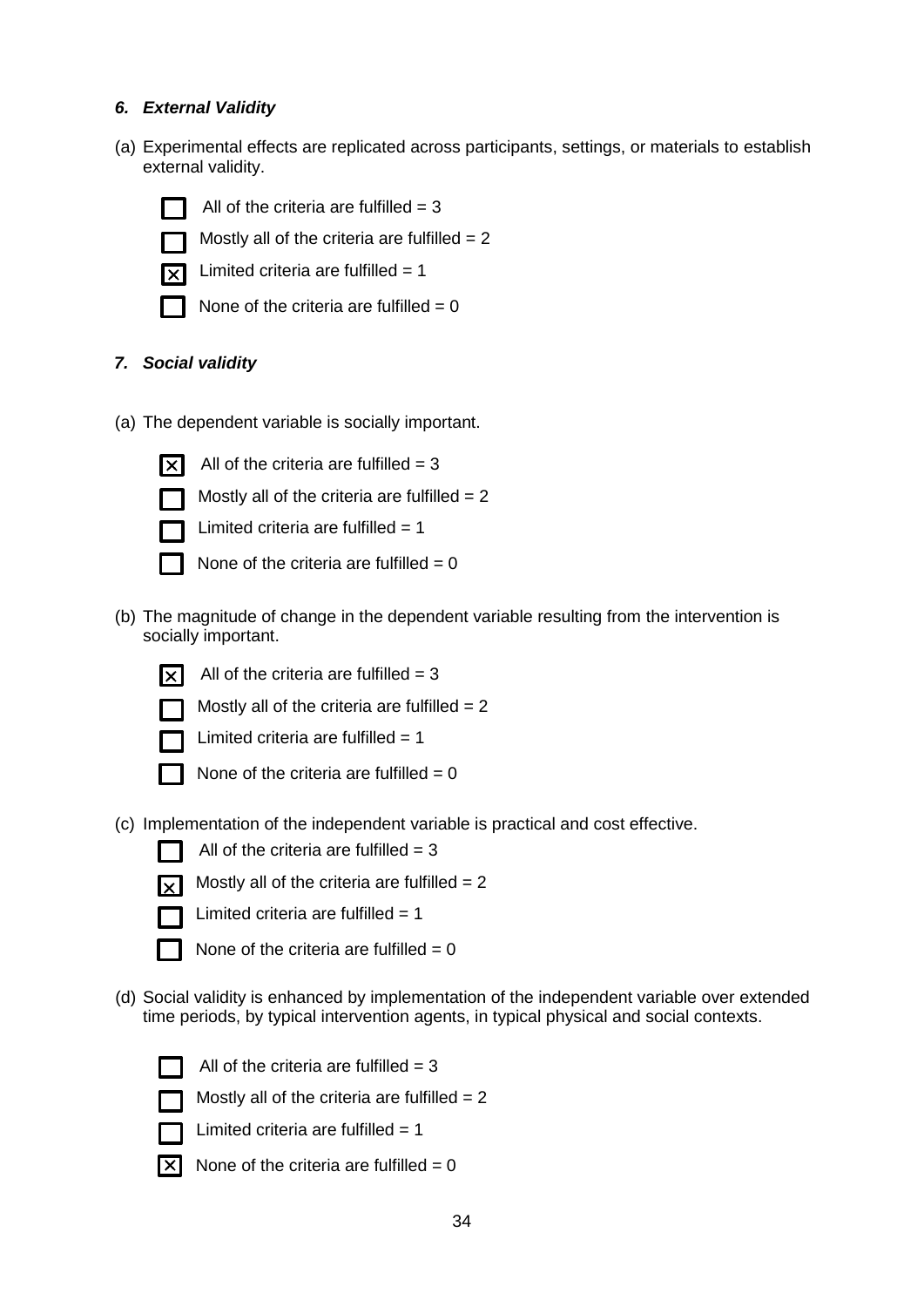## **Table C1**

# *Weight of Evidence (WoE) Calculations*

|                                          | <b>Overall Evidence Rating</b><br>$(0 - 3)$ | Evidence<br><b>Descriptors</b> |
|------------------------------------------|---------------------------------------------|--------------------------------|
| Description of Participants and Settings | 2.3                                         | Medium                         |
| Dependent Variable                       | 2.6                                         | High                           |
| Independent Variable                     | 2.6                                         | High                           |
| <b>Baseline</b>                          | 2.5                                         | High                           |
| Experimental control/internal validity   | 2                                           | Medium                         |
| <b>External Validity</b>                 | 1                                           | Low                            |
| Social Validity                          | 2                                           | Medium                         |

*Note.* <1.5 is low; 1.5 – 2.4 is medium; >2.4 is high

Average Quality of Evidence across the Key Judgement Areas

 $\sum x$ 

 $\overline{N}$ 

 $x =$  Individual quality of evidence for each judgement area

 $N =$  Number of judgement areas

Overall Rating for Weight of Evidence A: **2.14** (Medium)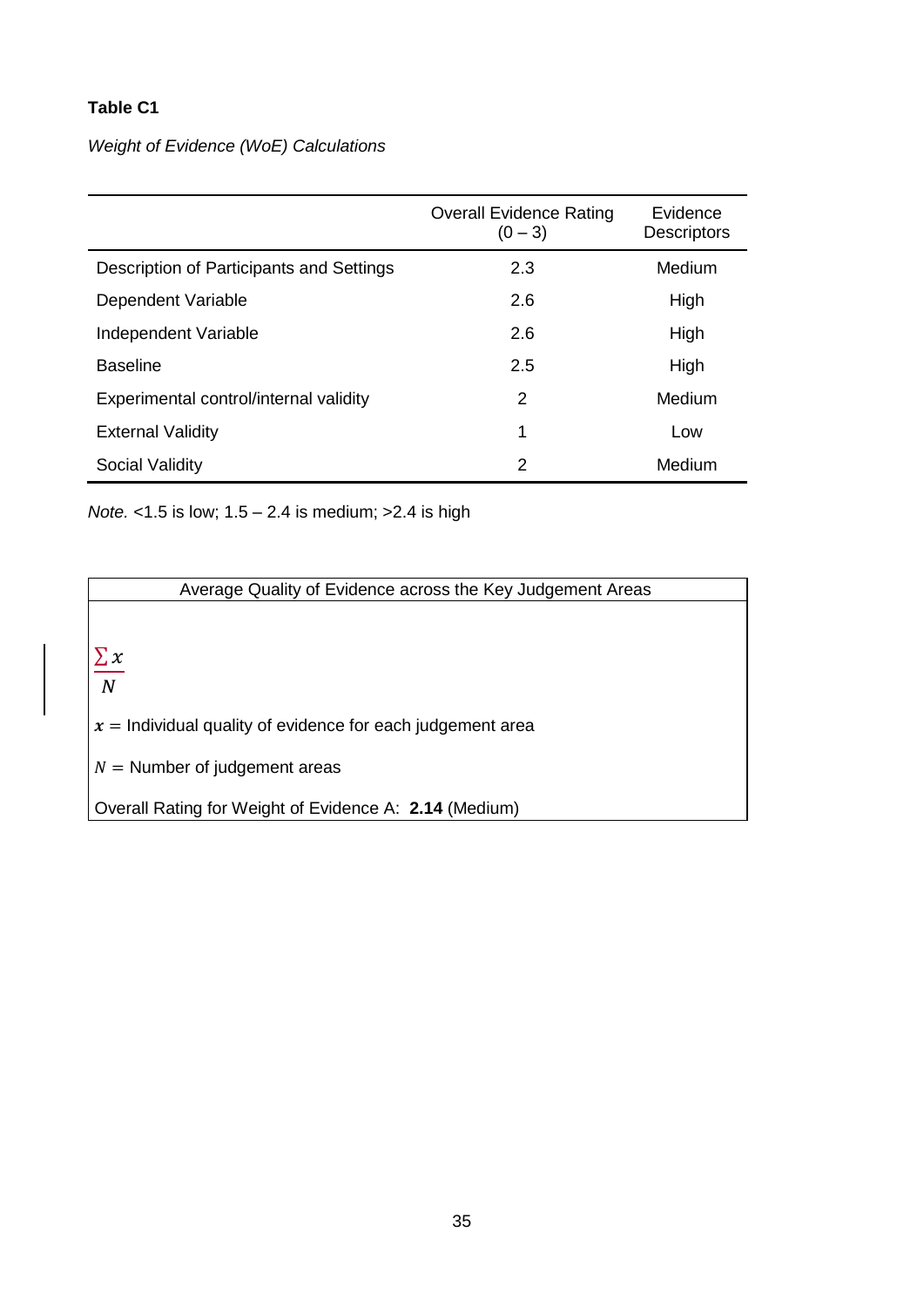# **Appendix D: Overview of the WoE A Calculations**

## **Table D1**

*An overview of the calculated WoE A scores and descriptors for each category identified in the Horner et al. (2005) protocol* 

|                            | Description of               |                       |                         | Category from the WoE A Protocol |                                              |                          |                 |
|----------------------------|------------------------------|-----------------------|-------------------------|----------------------------------|----------------------------------------------|--------------------------|-----------------|
| Study                      | Participants and<br>Settings | Dependent<br>Variable | Independent<br>Variable | <b>Baseline</b>                  | Experimental<br>control/internal<br>validity | <b>External Validity</b> | Social Validity |
| Barber et al.<br>(2016)    | 2.3                          | 2.6                   | 2.6                     | 2.5                              | $\overline{2}$                               |                          | $\overline{2}$  |
| Goldstein et al.<br>(1997) | 1.7                          | 2.2                   | $\overline{2}$          | 3                                | 2.3                                          | $\overline{2}$           | 2.25            |
| Maich et al.<br>(2018)     | 2.6                          | 2.4                   | 1.6                     | $\overline{2}$                   | 2                                            | $\overline{2}$           | 2.75            |
| Milam et al.<br>(2020)     | $\overline{2}$               | 2.6                   | 3                       | 1.5                              | 2.3                                          | $\overline{2}$           | 2.5             |
| Severini et al.<br>(2019)  | 2.6                          | 2.8                   | 3                       | 2.3                              | 2.3                                          |                          | 2.25            |

*Note.* <1.4 is low; 1.5 – 2.4 is medium; > 2.5 is high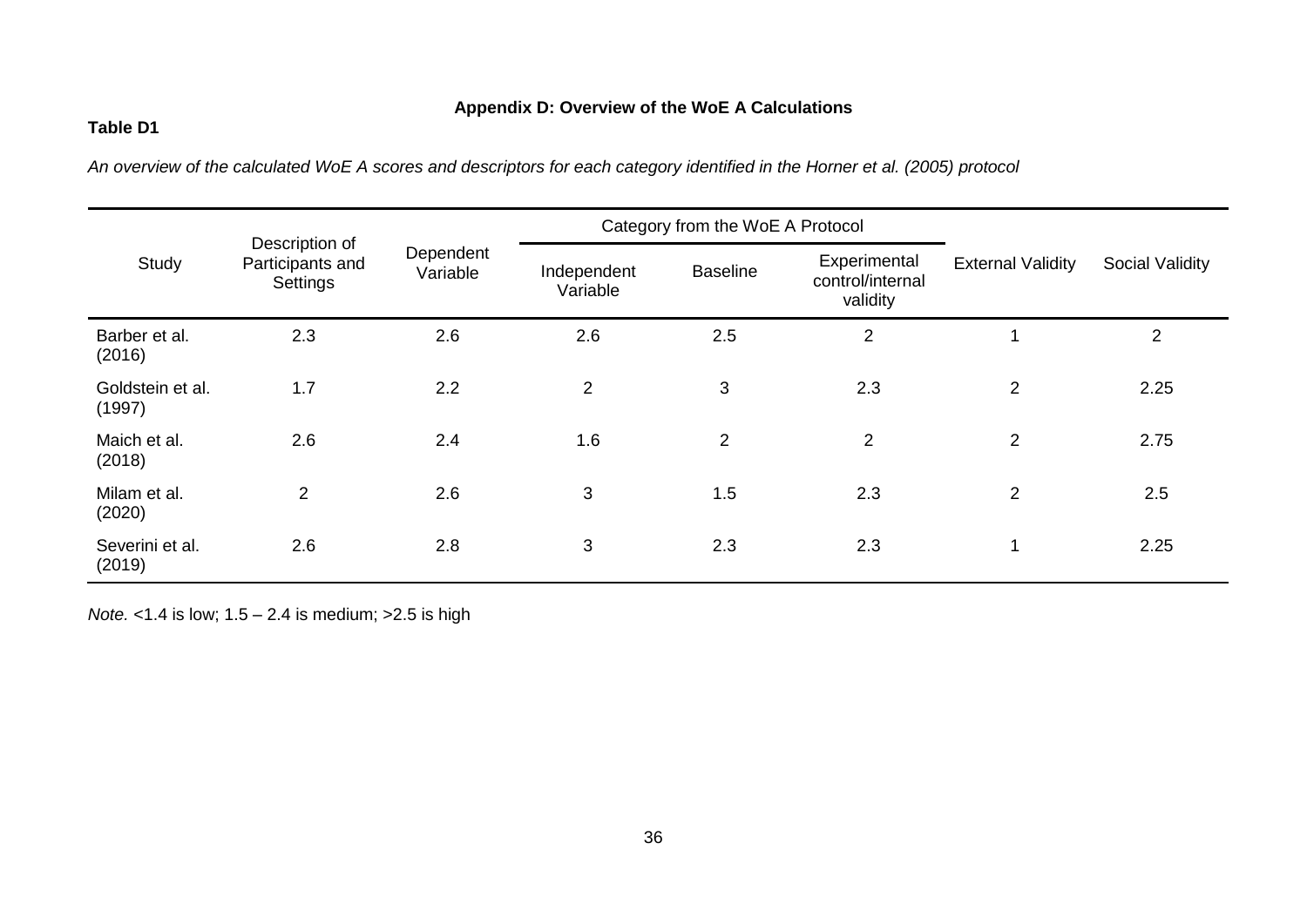# **Appendix E: WoE B Coding Protocol**

# **Table E1**

*Weight of Evidence (WoE B): Methodological Relevance* 

| <b>WoE B Rating (Qualitative</b><br>Descriptor) | Criteria                                                                            | Rational                                                                                                            |
|-------------------------------------------------|-------------------------------------------------------------------------------------|---------------------------------------------------------------------------------------------------------------------|
| $3$ (High)                                      | Randomised control trials                                                           |                                                                                                                     |
| 2 (Medium)                                      | Cohort studies, quasi-<br>experimental studies, single<br>case experimental designs | Petticrew & Roberts<br>(2003) researched the<br>appropriateness of<br>different study designs<br>to investigate the |
| 1 (Low)                                         | Qualitative research, survey,<br>case control, non-<br>experimental evaluation      | effectiveness of an<br>intervention.                                                                                |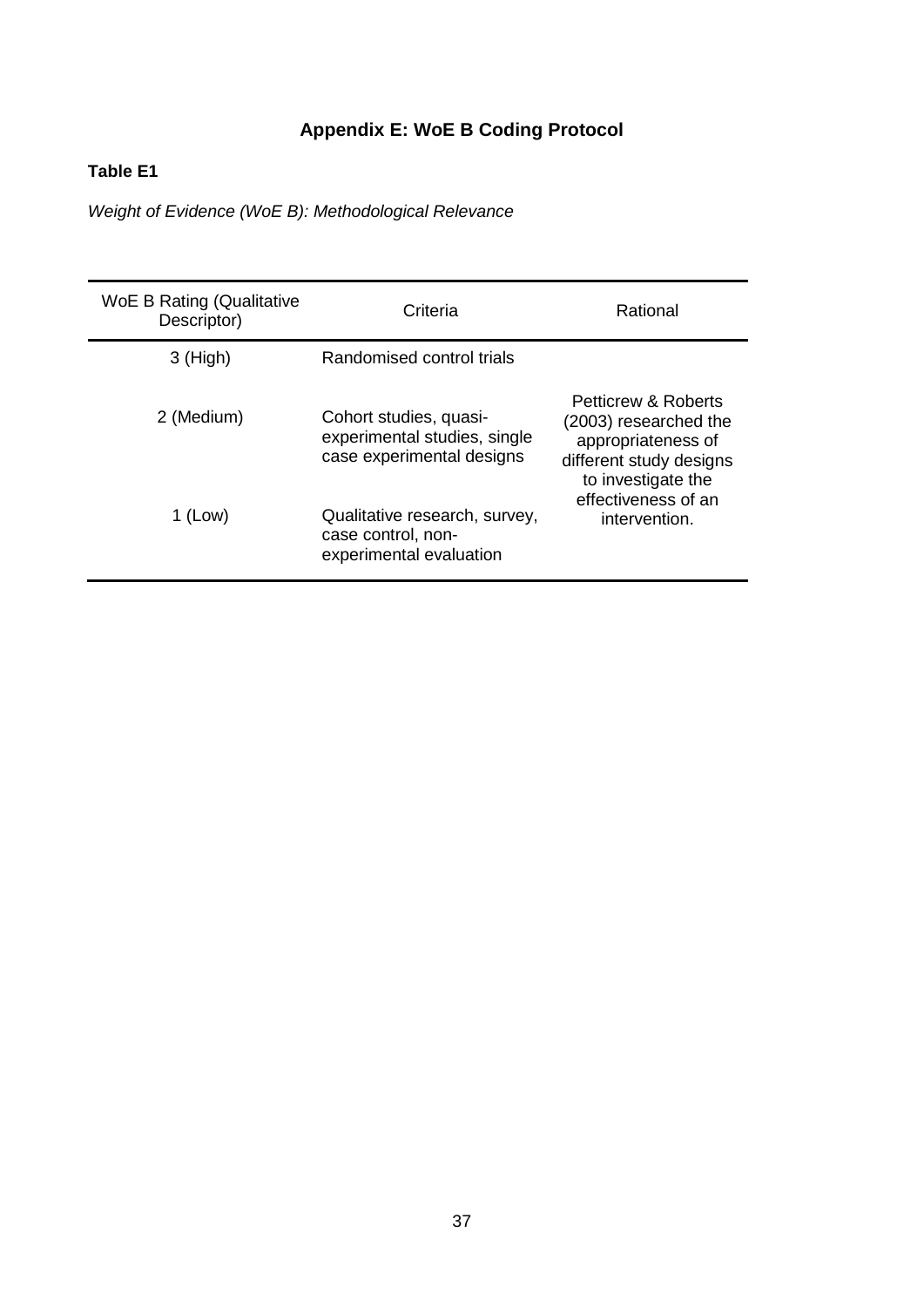# **Appendix F: WoE C Coding Protocol**

# **Table F1**

*Weight of Evidence (WoE C): Topic Relevance* 

|                                                                                                                                                                                                                                           |                                                                                                                  | Weightings                                                                                                         | Rational                                                                               |
|-------------------------------------------------------------------------------------------------------------------------------------------------------------------------------------------------------------------------------------------|------------------------------------------------------------------------------------------------------------------|--------------------------------------------------------------------------------------------------------------------|----------------------------------------------------------------------------------------|
| Relationship between target child and<br>3<br>Peer buddies have been carefully selected for target children based upon<br>selective criteria and taken children's social history and shared interests<br>peer confederate<br>into account |                                                                                                                  | Peer-mediated intervention<br>involves the participation of<br>staying, playing and talking                        |                                                                                        |
|                                                                                                                                                                                                                                           | $\overline{2}$<br>Peer buddies have been carefully selected for target children based upon<br>selective criteria |                                                                                                                    | between peers. Ledford et al.<br>(2016) outlines what to consider                      |
|                                                                                                                                                                                                                                           |                                                                                                                  | Peer buddies have been randomly allocated to target children                                                       | when grouping children.                                                                |
| Location of intervention                                                                                                                                                                                                                  | 3<br>Research conducted in the UK<br>Research conducted in OECD countries                                        |                                                                                                                    |                                                                                        |
|                                                                                                                                                                                                                                           |                                                                                                                  |                                                                                                                    | The review question is directed<br>to support school-based<br>interventions in the UK. |
|                                                                                                                                                                                                                                           |                                                                                                                  | Research conducted in countries outside the OECD                                                                   |                                                                                        |
| Intervention setting                                                                                                                                                                                                                      |                                                                                                                  | Intervention occurs in naturalistic preschool settings and routines across<br>the day (e.g. free play, break time) | To improve external validity, it is                                                    |
|                                                                                                                                                                                                                                           |                                                                                                                  | Intervention occurs in naturalistic setting, but contrived by the researcher                                       | preferred for the study to be<br>conducted in a naturalistic                           |
|                                                                                                                                                                                                                                           |                                                                                                                  | Intervention occurs in an artificial/clinical environment, manipulated by the<br>researcher                        | setting.                                                                               |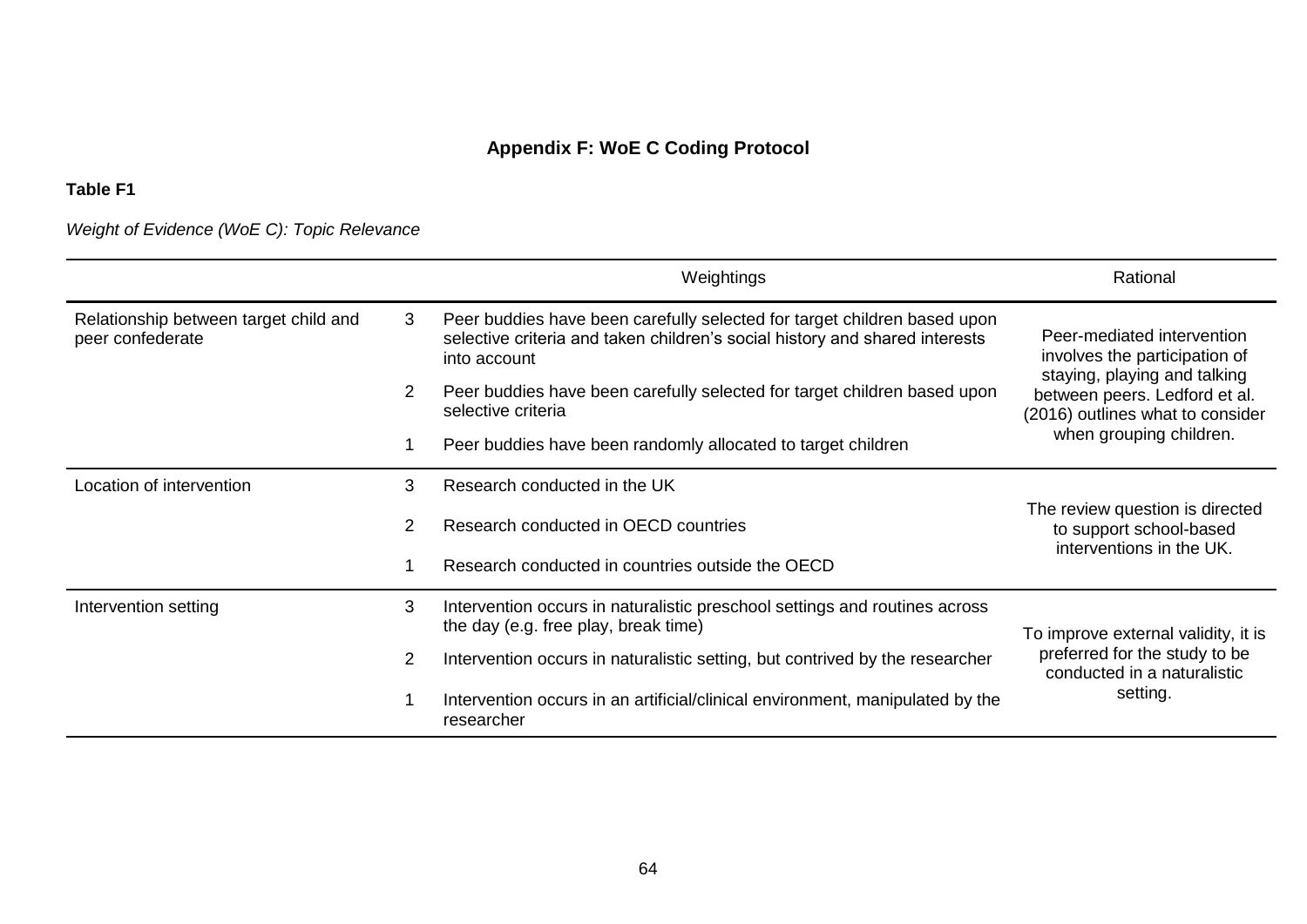| Intervention fidelity                                        | 3<br>$\overline{2}$ | Overt measures of fidelity are documented for accurate replication,<br>including a clear outline of the intervention environment, the type and<br>number of adult prompts, an adequate description of the training<br>procedures (i.e. amount of sessions, an overview of what was taught), the<br>level of adult feedback and reward systems used.<br>Overt measures of fidelity are documented, but not to the same level of<br>detail for accurate replication.<br>Little/no consideration for fidelity of the intervention | Overt measures of the<br>intervention will ensure the<br>quality of the intervention is<br>maintained. |  |
|--------------------------------------------------------------|---------------------|--------------------------------------------------------------------------------------------------------------------------------------------------------------------------------------------------------------------------------------------------------------------------------------------------------------------------------------------------------------------------------------------------------------------------------------------------------------------------------------------------------------------------------|--------------------------------------------------------------------------------------------------------|--|
| Training on Stay, Play, Talk                                 | 3                   | Detailed training on each component of the intervention (stay, play, talk)<br>have been conducted with target children and their peer confederates                                                                                                                                                                                                                                                                                                                                                                             | Ledford et al. (2016)<br>recommends conducting the                                                     |  |
|                                                              | $\overline{2}$      | Detailed training on each component of the intervention (stay, play, talk)<br>have been conducted with only peer confederates                                                                                                                                                                                                                                                                                                                                                                                                  | training with peer buddies to<br>practice with the child they will                                     |  |
|                                                              | 1                   | Limited detail on the different components of the training                                                                                                                                                                                                                                                                                                                                                                                                                                                                     | also be working with.                                                                                  |  |
| Intervention resources<br>(play materials, visual reminders, | 3                   | All materials stated have been included                                                                                                                                                                                                                                                                                                                                                                                                                                                                                        |                                                                                                        |  |
| reinforcers, data collection tools)                          | $\overline{2}$      | Three out of the four materials have been included                                                                                                                                                                                                                                                                                                                                                                                                                                                                             | The recommended materials<br>needed for the intervention                                               |  |
|                                                              |                     | One or less materials have been included                                                                                                                                                                                                                                                                                                                                                                                                                                                                                       |                                                                                                        |  |
| Scope of outcome measures                                    | 3                   | At least 3 measures of social outcomes are reported (e.g. number of<br>social interactions, duration of social play, questionnaires related to social<br>skills), including at least one generalisation phase.                                                                                                                                                                                                                                                                                                                 | To calculate the effectiveness of<br>the intervention on social<br>communicative skills for target     |  |
|                                                              | 2                   | At least 2 measures of social outcomes are reported                                                                                                                                                                                                                                                                                                                                                                                                                                                                            | children, multiple outcomes<br>measures should be assessed,                                            |  |
|                                                              |                     | Only one measure of social outcome is reported                                                                                                                                                                                                                                                                                                                                                                                                                                                                                 | including a generalisation<br>phase.                                                                   |  |